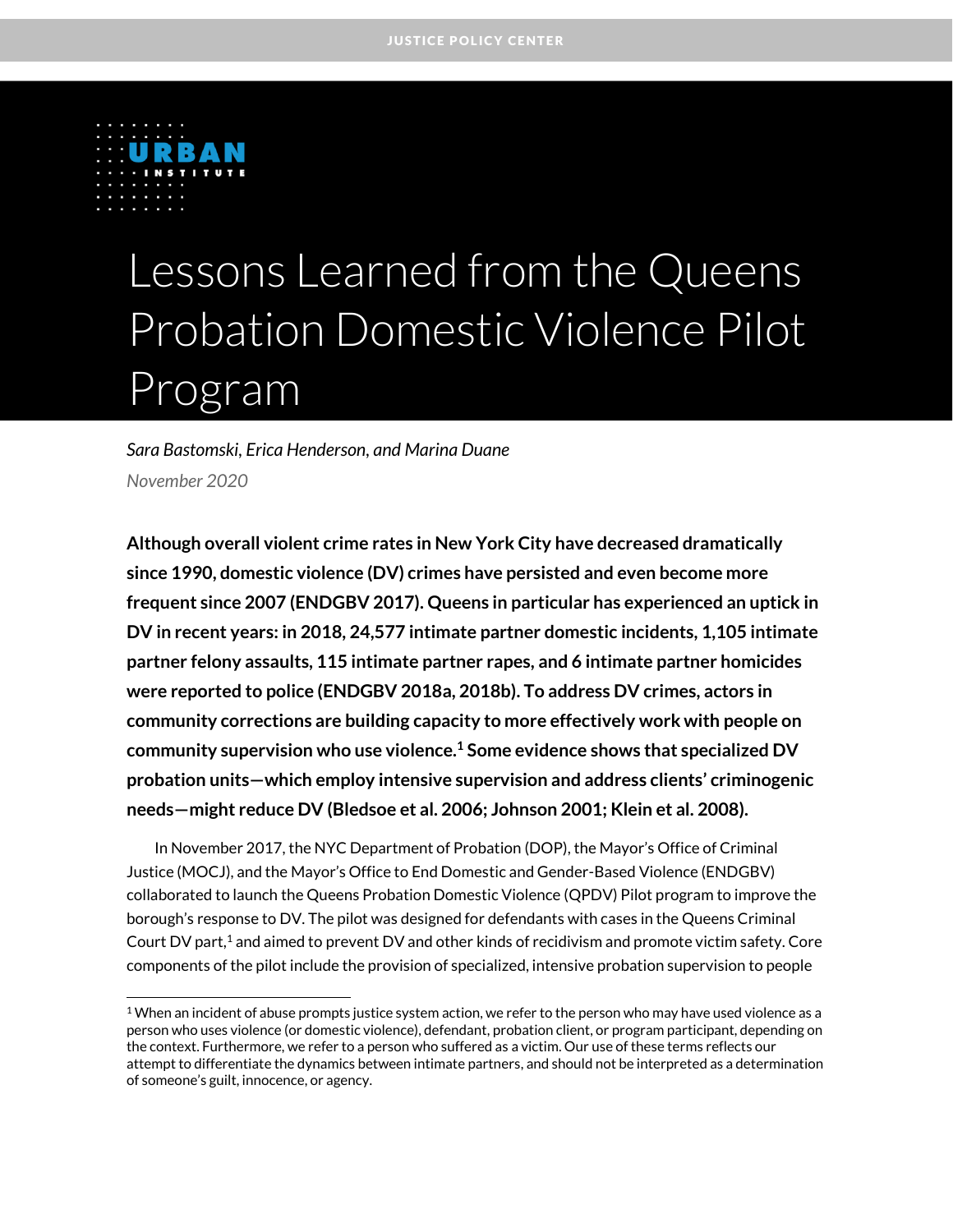on regular and interim probation,<sup>2</sup> the use of DV risk assessment, abusive partner intervention programs (APIPs), and responses to probation noncompliance.

Between July 2018 and June 2019, the Urban Institute worked with local program partners to conduct a mixed methods evaluation of the pilot during its early implementation stage. To do so, Urban conducted a formative evaluation, an approach designed to coincide with the program's initial development, during which its model was being finalized (Royse, Thyer, and Padgett 2014). Generally, we found that the program made substantial progress in its first 16 months, connecting 101 participants to services. However, it can be refined in certain ways. In this brief, we highlight key findings from our evaluation of the pilot's development and initial implementation, early outcomes, successes and challenges with implementation, and lessons learned for other localities seeking to institute an effective response to DV.

# Background on DV in Probation Contexts

Research has shown that at least four factors help reduce the likelihood of DV reoffenses among people on probation supervision: participation in specialized DV units or dockets; participation in batterer intervention programs (BIPs); $^3$  the use of risk assessments to determine treatment and supervision levels; and prompt responses from criminal justice agents to probation noncompliance. 4

## **Specialized Probation Units and Dockets**

An emerging evidence base from jurisdictions across the US indicates that specialized probation units and dockets that use a variety of program models can effectively reduce DV recidivism (Bledsoe et al. 2006; Johnson 2001; Klein et al. 2005; Schlueter et al. 2011). People on probation in these units are typically subjected to more intense supervision and monitoring than people with normal probation cases. Two unique components of the specialized DV units are the contact they have with victims to enhance victim safety and collaboration between agencies, including victim service providers and advocates. Research suggests that when victim service providers and criminal justice agencies or service providers working with people who use violence coordinate, systemic responses to DV are more effective (Hilton and Eke 2017; Messing et al. 2017). However, such coordination is often difficult because of limited resources, competing priorities, and privacy concerns or legal restrictions (e.g., regarding confidentiality) around information sharing. To overcome some of these barriers, engagement and committed leadership across systems are important (Willison et al. 2012). Generally, it is critical for the service agencies involved in DV cases to coordinate and collaborate to respond effectively, improve victim safety, and hold people who commit DV accountable (White and Sienkiewicz 2018).

### **Risk Assessment**

Using risk assessments in DV programming to determine treatment and supervision levels has also been shown to deter repeat DV offenses (Stewart, Flight, and Slavin-Stewart 2013). <sup>5</sup> The Ontario Domestic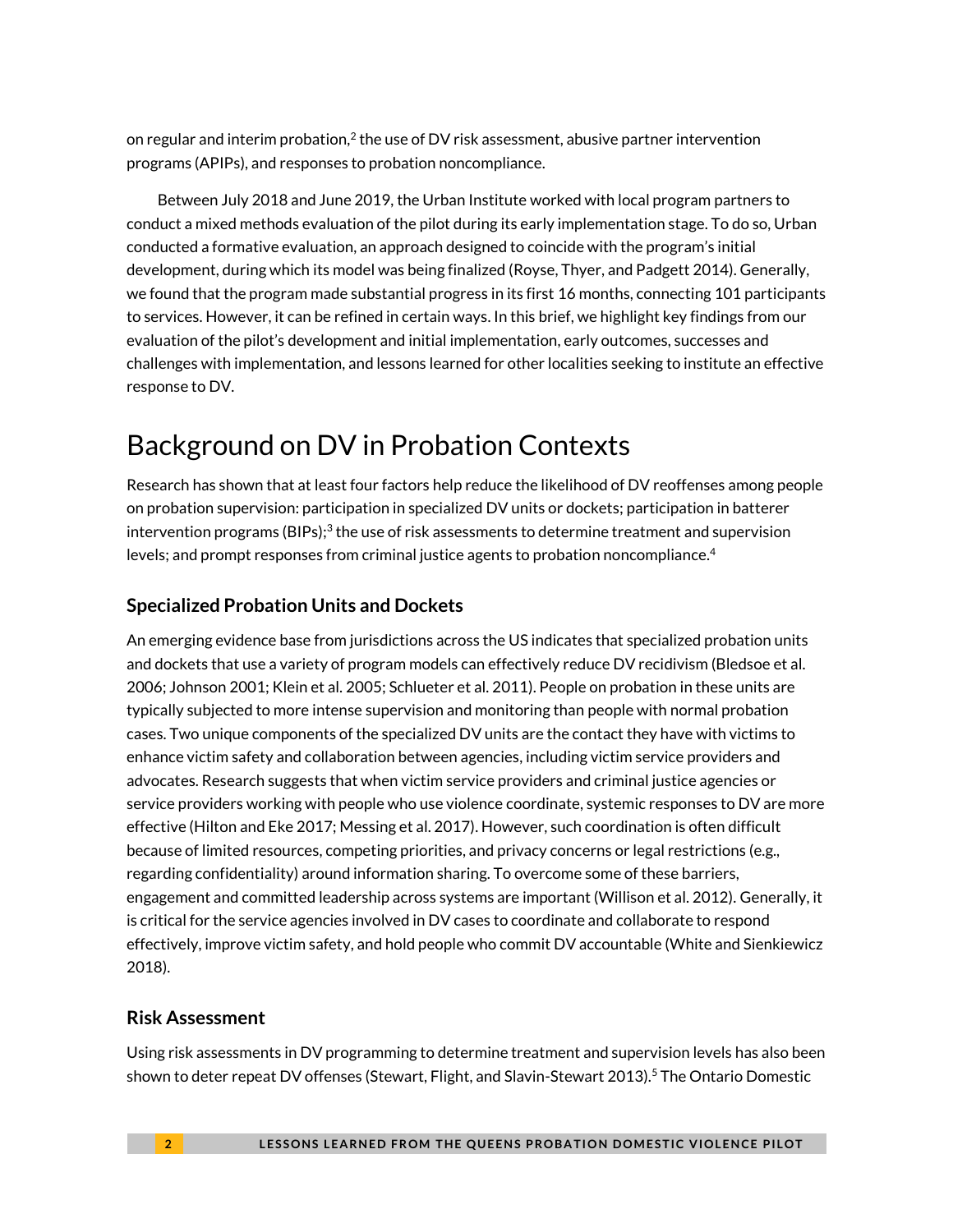Assault Risk Assessment (ODARA) is widely used to assess risk of reoffending in DV cases and is a core component of the QPDV Pilot model. ODARA is a 13-item questionnaire designed to be used by frontline police officers and criminal justice agents, and it has been shown to predict future reassault well (Waypoint 2016). Most information needed to complete ODARA can be gathered through criminal databases or case files (Messing and Thaller 2014). However, victim information is difficult for criminal justice agents to obtain if they do not typically work with victims, and data sharing is also challenging because of limitations during ongoing investigations. Like any risk assessment tool, ODARA requires access to good data to accurately assess risk factors.

Studies have shown that some important risk factors for DV recidivism, including victims' perception of risk, are not captured in many risk assessment tools. Furthermore, certain characteristics of people who use violence are also risk factors for DV recidivism, meaning such characteristics are associated with recidivism and might help predict it.<sup>6</sup> Such characteristics include unemployment, economic disadvantage, living with a firearm in the house, childhood exposure to DV, and living with nonbiological children (Heckert and Gondolf 2004; Klein 2015; Roehl et al. 2005; Ward-Lasher et al. 2017). Other important predictors include use of a shelter or social services by victims, coresidence by the victim and person using violence at intake, having children living with the person using violence, and the person using violence having been arrested for a non-DV offense before intake (Heckert and Gondolf 2004). In sum, victim input should be an important part of any risk calculation considered by probation departments (Klein 2015).

### **Batterer Intervention Programs and Abusive Partner Intervention Programs**

The most widespread intervention to treat people who use DV and address their abusive behavior is batterer intervention programming, which can be offered in the community and in correctional facilities (Aaron and Beaulaurier 2016; Babcock et al. 2016). Such programming focuses on holding people who use violence accountable, changing their behaviors, and protecting victims from further harm (Ferraro 2017). Evidence on the effectiveness of BIPs is mixed (NIJ 2019); $^7$  some studies have deemed them ineffective at reducing DV (Feder and Wilson 2005; Jackson et al. 2003; Labriola et al. 2005), whereas others have shown that people who complete programs or engage in them for longer periods are less likely to be arrested for future DV than people who do not. $^8$ 

### **Responses to Noncompliance**

Prompt responses from criminal justice agents to probation noncompliance and BIP nonattendance helps reduce violence in relationships. People who are justice involved benefit more from immediate rewards and sanctions than from unclear and/or delayed consequences (Wodahl et al. 2011); this holds true for people on supervision for DV charges (Visher et al. 2008). People who use violence benefit from the structure and certainty of sanctions that are immediate and proportionate to their specific violation (IBH 2015). When a probation violation occurs, it is essential that probation departments and officers provide clear guidance on consistent sanctions while rewarding and praising people when they take responsibility for their actions and behave appropriately (IBH 2015).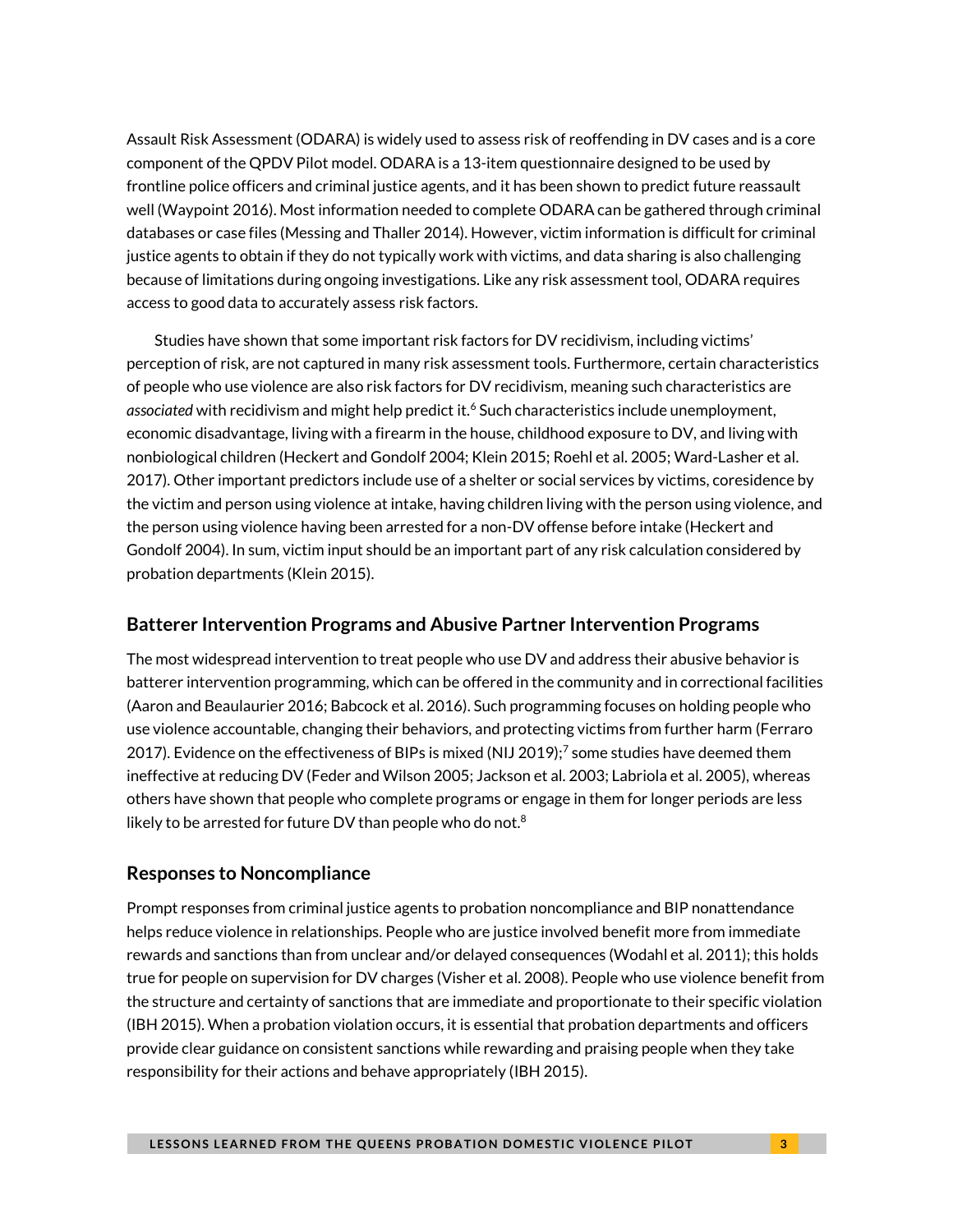# Why a Probation Domestic Violence Program?

The pilot's launch was part of a larger initiative in New York City to reduce DV. In November 2016, Mayor Bill de Blasio launched the NYC Domestic Violence Task Force to develop a comprehensive, citywide strategy to address DV (ENDGBV 2017).<sup>9</sup> One of the task force's four overarching goals was to improve the city's response to abuse that comes to the attention of the criminal justice system. As such, its preliminary work laid the foundation for launching the pilot. In addition to the need to address DV citywide, there was specific interest in using probation more often to respond to DV in Queens. Notably, only 14 people were on probation for DV in Queens in 2017, before the pilot launched at the end of that year. Partners considered probation a strategy that could balance the need to provide accountability *and* support to people who use DV.

Compared with other available responses, probation presents an important opportunity to strengthen the criminal justice system's response to DV through ongoing contact with people who use violence. Probation officers (POs) often have ongoing interactions with their supervisees and can thus monitor their progress more closely than other criminal justice agents, who are often limited to brief interactions in court. Through ongoing monitoring, POs can see clients in their homes by making announced and unannounced home visits. Such an approach can be particularly beneficial in DV cases, which can be volatile and unpredictable and in some cases escalate quickly. In addition to more effective accountability levers, POs can also provide much-needed social support and address any other identified needs.

Another opportunity the probation context provides is the possibility for probation departments to coordinate with victim service agencies to better reach and serve victims. Coordinating with these providers can help probation departments work more effectively with people who use violence and hold them accountable. Furthermore, probation departments can refer victims to victim service agencies, where staff are well equipped to provide support and services tailored to each victim's needs. This coordination is important because as emerging evidence shows, probation staff, as well as other criminal justice agents, often struggle to work effectively with victims. Probation agencies, however, are not set up to obtain victim information or seamlessly establish ongoing contact with victims (Duane and Vasquez-Noriega 2018). They can face challenges working with victims, such as a lack of trust from victims and, in some cases, skepticism from victim service providers. While recognizing these challenges, NYC leaders decided to capitalize on the unique opportunity probation presents, particularly for working closely with people who use violence and providing close monitoring and tailored supervision to support them while promoting accountability and victim safety.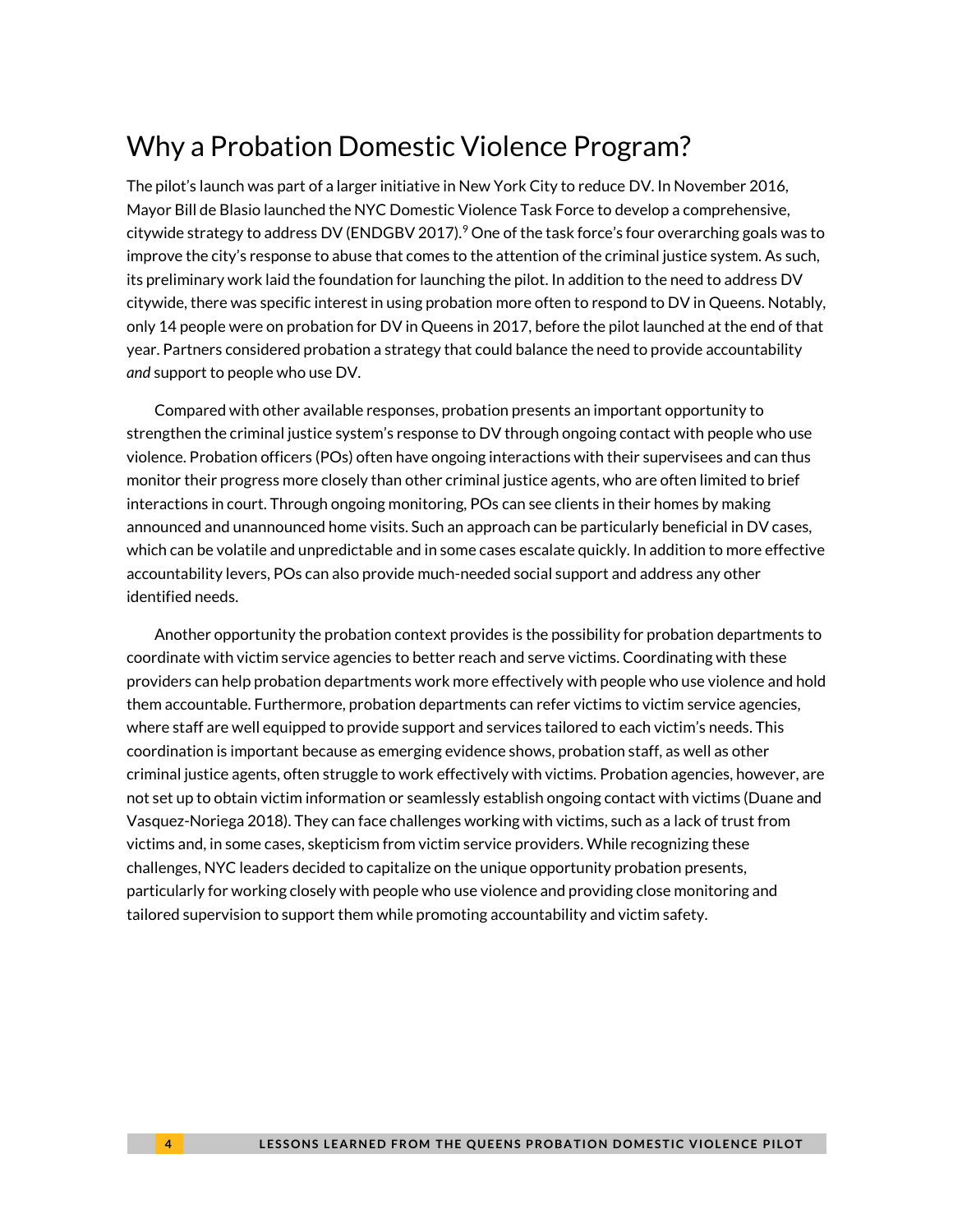#### BOX 1

#### **Evaluation Research Methods**

Urban researchers conducted mixed methods data collection and analysis between August 2018 and March 2019. During three site visits, the Urban team completed courtroom and program observations, interviews with 33 stakeholders (including defense attorneys and stakeholders from DOP, MOCJ, ENDGBV, the district attorney's office, and the Queens Criminal Court), a focus group with eight program participants, and interviews with two DV survivors whose current or former partners had been involved in the program. Urban researchers also reviewed program materials and fielded a survey to 47 stakeholders (33 completed their surveys). Lastly, the Urban team collaborated with DOP staff to examine administrative records—including DOP program data, Queens court data, and New York State Division of Criminal Justice Services state-level criminal record information—on 101 participants who were enrolled in the pilot between December 14, 2017, and April 3, 2019. Department of Probation policy prohibits it from sharing individual-level client data, so DOP staff analyzed and shared aggregate, deidentified information with the Urban team.

# Development of the QPDV Pilot

Several development activities preceded the pilot's official launch and established groundwork for its eventual implementation. In fall 2017, all DOP staff who would be key implementers received an intensive two-week training on DV. In addition, a consultant from the Battered Women's Justice Project, a national resource center that provides training and technical assistance on civil and criminal justice responses to DV, was assigned to provide training, technical assistance, and consultation to the pilot. To enhance the competency of DOP's pilot program unit in supervising DV defendants, this consultant and DOP representatives traveled to Atlanta to observe Men Stopping Violence's APIP, part of a larger community-based response to DV in the city. The consultant also shared material from the Battered Women's Justice Project, which, along with lessons from the Men Stopping Violence APIP curriculum, eventually informed the pilot's program model and internal probation APIP, called Q group.

### **Pilot Description**

The QPDV Pilot formally launched in December 2017, when it became available to defendants with cases in the Queens Criminal Court DV part (part AP4), with day-to-day operations led by the Queens Department of Probation. After it launched, the pilot's core components, goals, and objectives were continuously fine-tuned throughout 2018 and early 2019. One major change was made to the model: although the pilot was initially intended exclusively for people on interim probation, in May 2018, it was made available to people on regular probation to increase the program's reach. Although it is tailored to the needs of individual participants, the pilot's core components include the following:

■ Specialized, intensive probation for people on regular and interim probation: the Queens Department of Probation operates a unit that specializes in DV cases, coordinates closely with the Queens Criminal Court's DV part, and has capacity to work intensively with clients.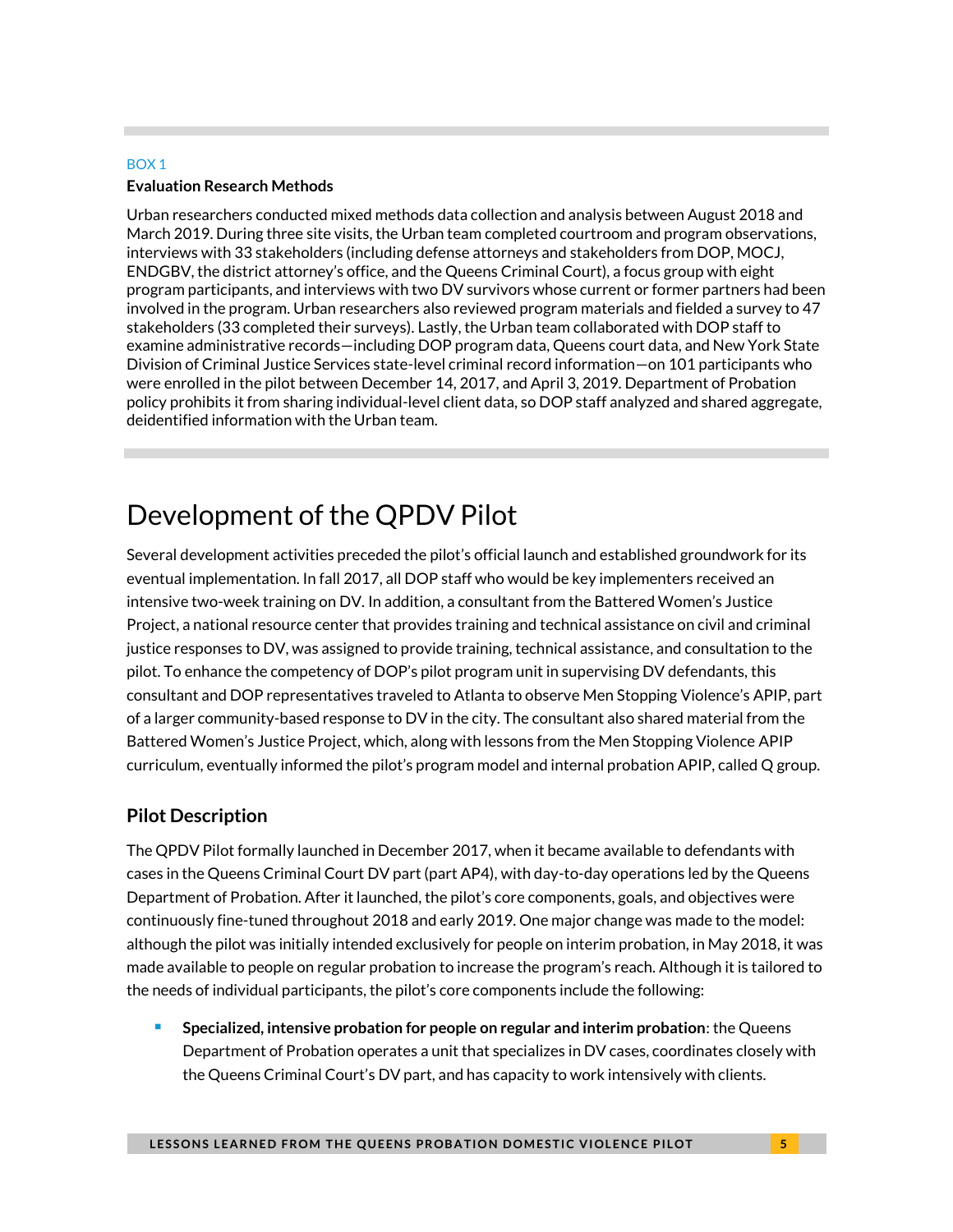- <sup>◼</sup> **Domestic violence risk assessment**: DOP uses the ODARA tool to evaluate risk of DV reassault among potential pilot participants.
- <sup>◼</sup> **Abusive partner intervention programs**: pilot participants are referred to in-house or external APIPs, which typically use a 24-week curriculum designed to change abusive behaviors.
- <sup>◼</sup> **Responses to probation noncompliance**: DOP tracks and responds to misconduct with appropriate sanctions to promote accountability and victim safety.

*Pilot goal (developed in summer and fall 2018): to provide an additional sentencing option that offers an individualized response for domestic violence defendants, including swift accountability for noncompliance, while providing information to victims and connecting them to community resources.*

### **Key Agencies and Stakeholders**

Implementing the pilot required collaboration and coordination between key partner agencies including DOP, ENDGBV, and MOCJ—and stakeholders in the Queens criminal justice and victim services systems. As such, during the pilot's development in fall 2017, when key partners were designing a new approach and day-to-day procedures for the pilot within DOP, DOP leadership worked in partnership with MOCJ to ensure all other relevant stakeholders were aware of the pilot and could coordinate appropriately to make it operational. Four meetings were held in fall 2017 with the Legal Aid Society, the Queens District Attorney's Office, the Queens Family Justice Center (QFJC), and Queens Law Associates to inform them about the pilot and discuss their respective roles. Table 1 summarizes relevant stakeholders' roles through spring 2019.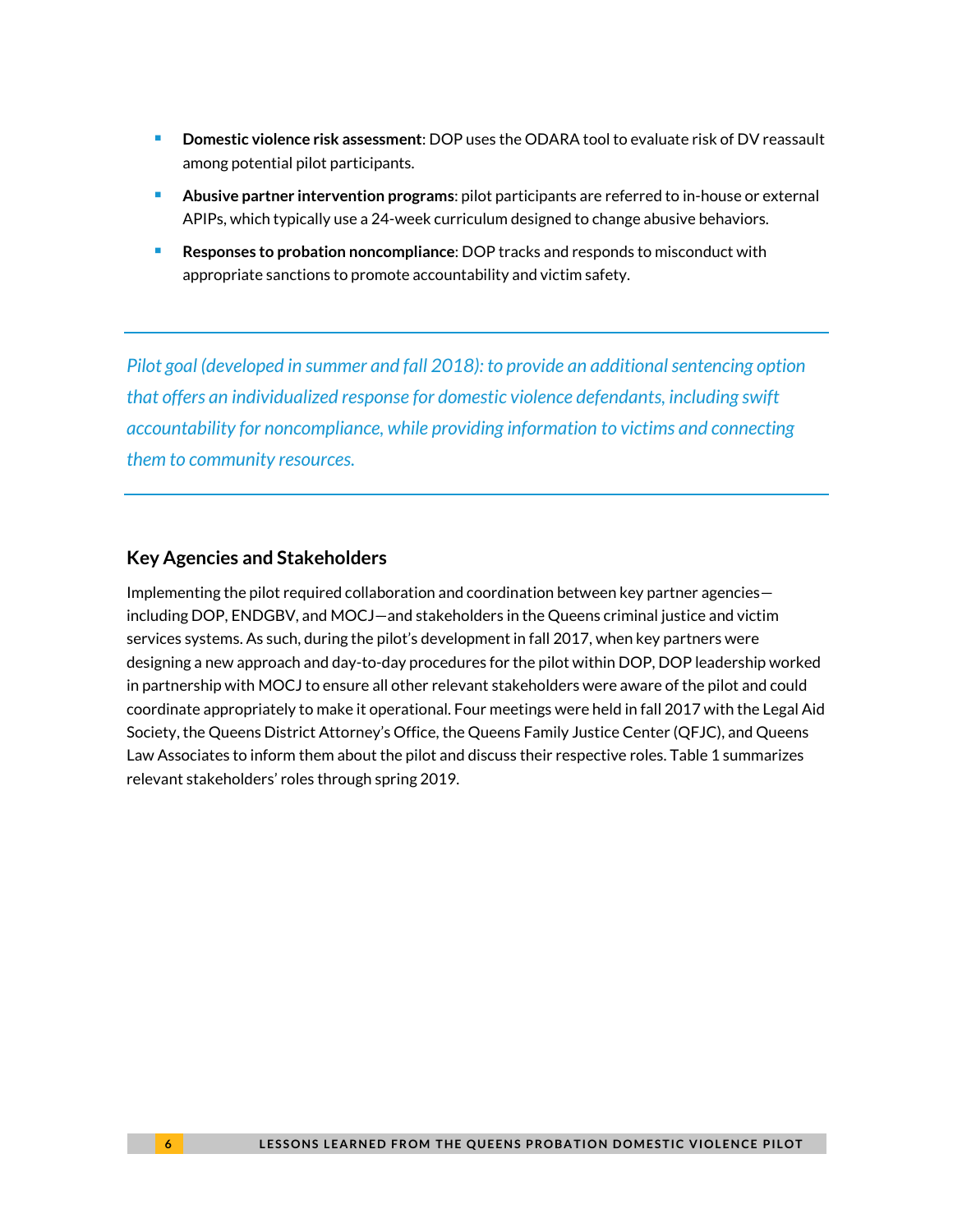#### TABLE 1

#### **Key Agencies and Their Roles**

| Agency/agencies                                        | Role                    | <b>Responsibilities</b>                                                                                                                                                                                                                                                                         |
|--------------------------------------------------------|-------------------------|-------------------------------------------------------------------------------------------------------------------------------------------------------------------------------------------------------------------------------------------------------------------------------------------------|
| <b>DOP</b>                                             | Implementer             | lead the pilot program and oversee daily activities<br>conduct internal data analyses and quality assurance<br>coordinate department-wide DV efforts                                                                                                                                            |
|                                                        |                         | liaise with pilot program stakeholders and exchange<br>information about participants (when appropriate)                                                                                                                                                                                        |
| <b>ENDGBV</b>                                          | Pilot program sponsor   | conceptualize the pilot<br>consult on the overall direction of the pilot                                                                                                                                                                                                                        |
| <b>MOCJ</b>                                            | Pilot program sponsor   | assist in securing funding<br>conceptualize the pilot                                                                                                                                                                                                                                           |
|                                                        |                         | consult on the overall direction of the pilot<br>assist in securing funding<br>fund some APIPs                                                                                                                                                                                                  |
| Queens District<br>Attorney's Office                   | Stakeholder/implementer | assist victims in ensuring their safety<br>file charges against defendants<br>advise when a defendant could be appropriate for the<br>pilot                                                                                                                                                     |
|                                                        |                         | share information about cases with DOP (when<br>appropriate)                                                                                                                                                                                                                                    |
| Queens Family Justice<br>Center <sup>a</sup>           | Stakeholder/implementer | vork with victims around victim safety<br>provide information about victims, as appropriate, to<br><b>STAR</b><br>DOP (while abiding by client confidentiality standards)<br>regularly communicate with DOP on victim success and<br>challenges abiding by all confidentiality rules and ethics |
| Queens Legal Aid<br>Society, Queens Law<br>Associatesb | Stakeholder/implementer | represent participants' interest in court<br>advise on accepting plea to interim probation (or any<br>other sentencing options)                                                                                                                                                                 |

**Notes:** APIP = abusive partner intervention program; DOP = NYC Department of Probation; DV = domestic violence; ENDGBV = Mayor's Office to End Domestic and Gender-Based Violence; MOCJ = Mayor's Office of Criminal Justice.

aThe Queens Family Justice Center is one of five such centers citywide, and is operated by ENDGBV and city-contracted service providers, to offer comprehensive legal, counseling, and supportive services for survivors of gender-based violence, including intimate partner violence and sex trafficking.

**PParticipants who hire private attorneys are also eligible for the pilot program. However, participants with private attorneys** represent a small share among all pilot program participants; approximately 20 percent of clients had private attorneys as of March 2019. Urban did not interview or collect any data from private attorneys as part of this evaluation.

Importantly, to strengthen DOP-wide capacity to work with clients who have DV charges, a DV coordinator was hired in January 2019. The coordinator's role is to spearhead best practices in responding to DV in probation, liaise with community and criminal justice stakeholders, and enhance victims' safety and experiences.

# How the QPDV Pilot Was Implemented

### **Pathways through the Pilot: Interim and Regular Supervision**

The pilot is designed for men and women whose cases are assigned to the Queens County Criminal Court DV part (part AP4). In Queens, AP4 court oversees every defendant with a DV charge (be it a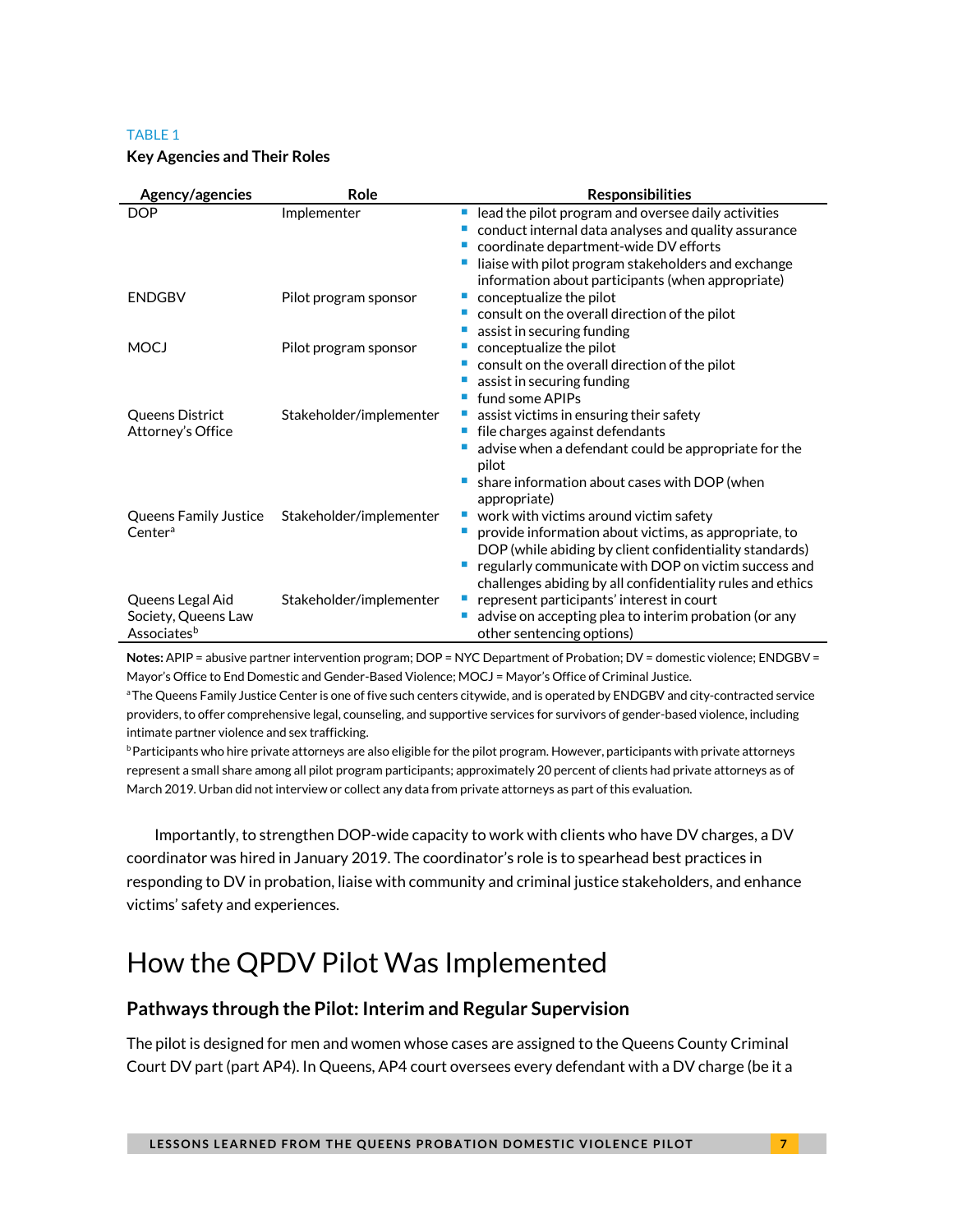misdemeanor or felony charge) and has one presiding judge. Furthermore, DOP has two court liaison officers working in AP4 who coordinate between the court and DOP. Before a defendant with a DV assault charge first appears in AP4, a court liaison officer completes an ODARA assessment for them. $^{10}$ Although ODARA was intended to be used as a screening tool, it is not used to exclude anyone from the pilot. Depending on a criminal case's elements and how it is processed, eligible defendants can enter the pilot through one of two pathways: via an **interim probation plea**, which is allowed at the postconviction, presentencing stage, or via a **regular probation sentence**. The district attorney's office, defense attorneys, and the AP4 judge are tasked with agreeing on a participant's plea and conditions. The two pathways into and through the pilot are summarized in figure 2 (the pilot case flow diagram).

When a defendant enters the pilot via the interim probation option, the court adjourns sentencing for up to a year. Within the first six weeks of pilot participation, for both interim and regular probation, the assigned PO works with the participant to complete an individualized action plan. During this period, the Level of Service Inventory-Revised tool, which documents offender attributes and contextual information, is administered and used to inform level of supervision and treatment decisions (Casey et al. 2014). During these first six weeks, participants are also required to report to their POs weekly, and within 10 days, POs conduct the first home visits and attempt to contact victims.

While in the pilot, participants on interim and regular probation are required to report to their POs at specified intervals, and POs conduct home visits and collateral contacts (communication with other parties, such as employers or program facilitators) concerning participants' behavior or status. Concerning programming, each participant is enrolled in and required to attend a weekly APIP group for 24 weeks. In addition, POs use the Level of Service Inventory-Revised to determine any other referrals or services that might be needed and required (e.g., substance use treatment or mentorship programs). If misconduct occurs (i.e., noncompliance with conditions), DOP offers a response that scales with the severity of the misconduct; ultimately, the court could decide to end interim probation (or revoke regular probation) if necessary. While clients participate in the pilot, DOP staff attempts to engage with victims and can make referrals to community services; QFJC is the key partner that coordinates with DOP around victim services.

At the end of the interim or regular probation term, the AP4 judge determines whether participants have complied with probation conditions. For interim probation, the judge sentences the defendant. Sentencing options can include a conditional discharge, probation, split sentence, or incarceration (this can happen prematurely if the client is found not to have complied with probation conditions). $^{11}$  For regular probation, probation can be considered completed (if successful) or revoked (if conditions are not met). If revoked, the client is typically sentenced to jail.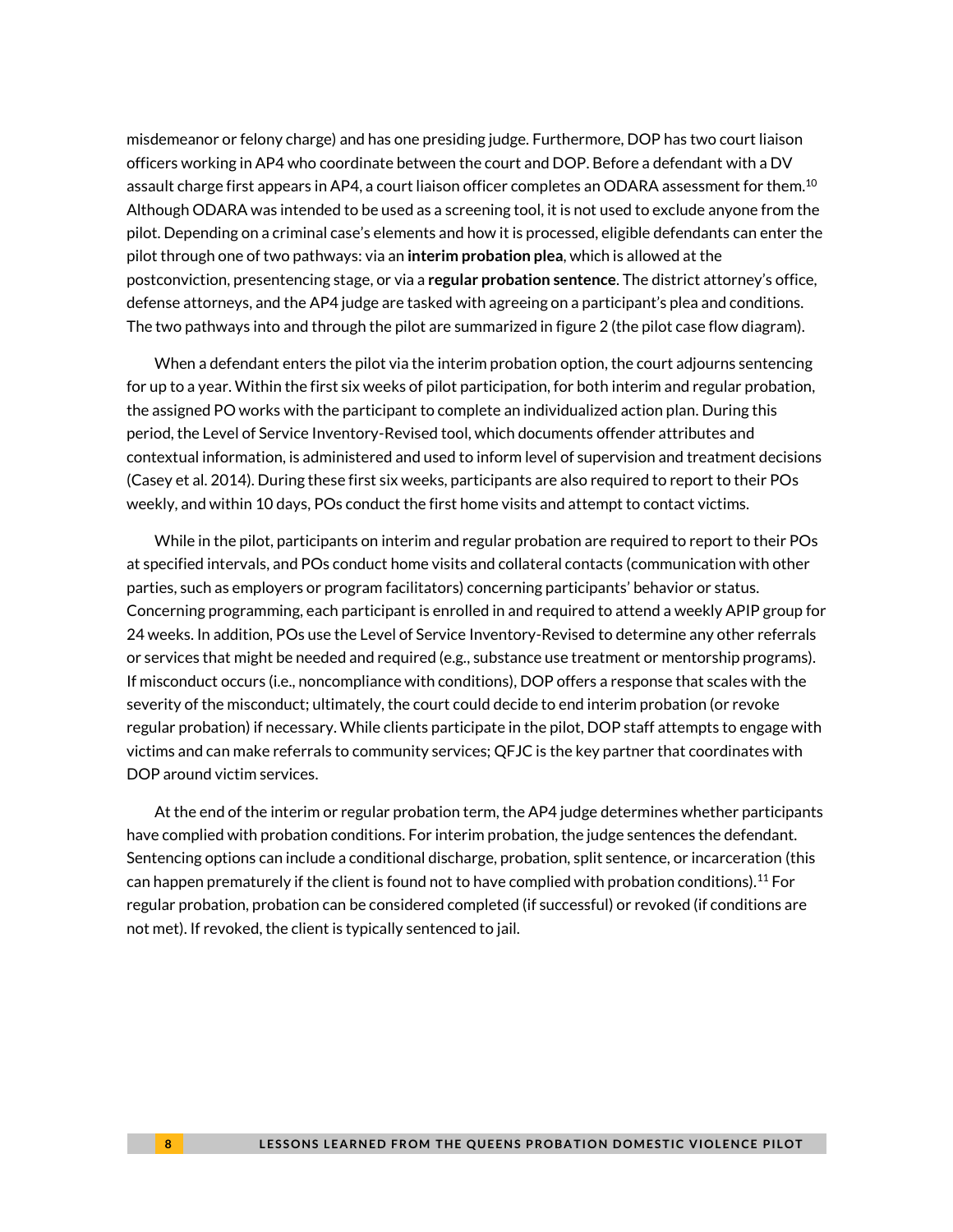#### FIGURE 2

#### **Queens Probation Domestic Violence Pilot Case Flow Diagram**



Notes: APIP = abusive partner intervention program; DOP = NYC Department of Probation; LSI-R = Level of Service Inventory-Revised; LSI-R:SV = Level of Service Inventory-Revised: Screening Version; PO = probation officer; SPO = supervising probation officer.

**LESSONS LEARNED FROM THE QUEENS PROBATION DOMESTIC VIOLENCE PILOT And a strategy of the strategy of the strategy of the strategy of the strategy of the strategy of the strategy of the strategy of the strategy of the str**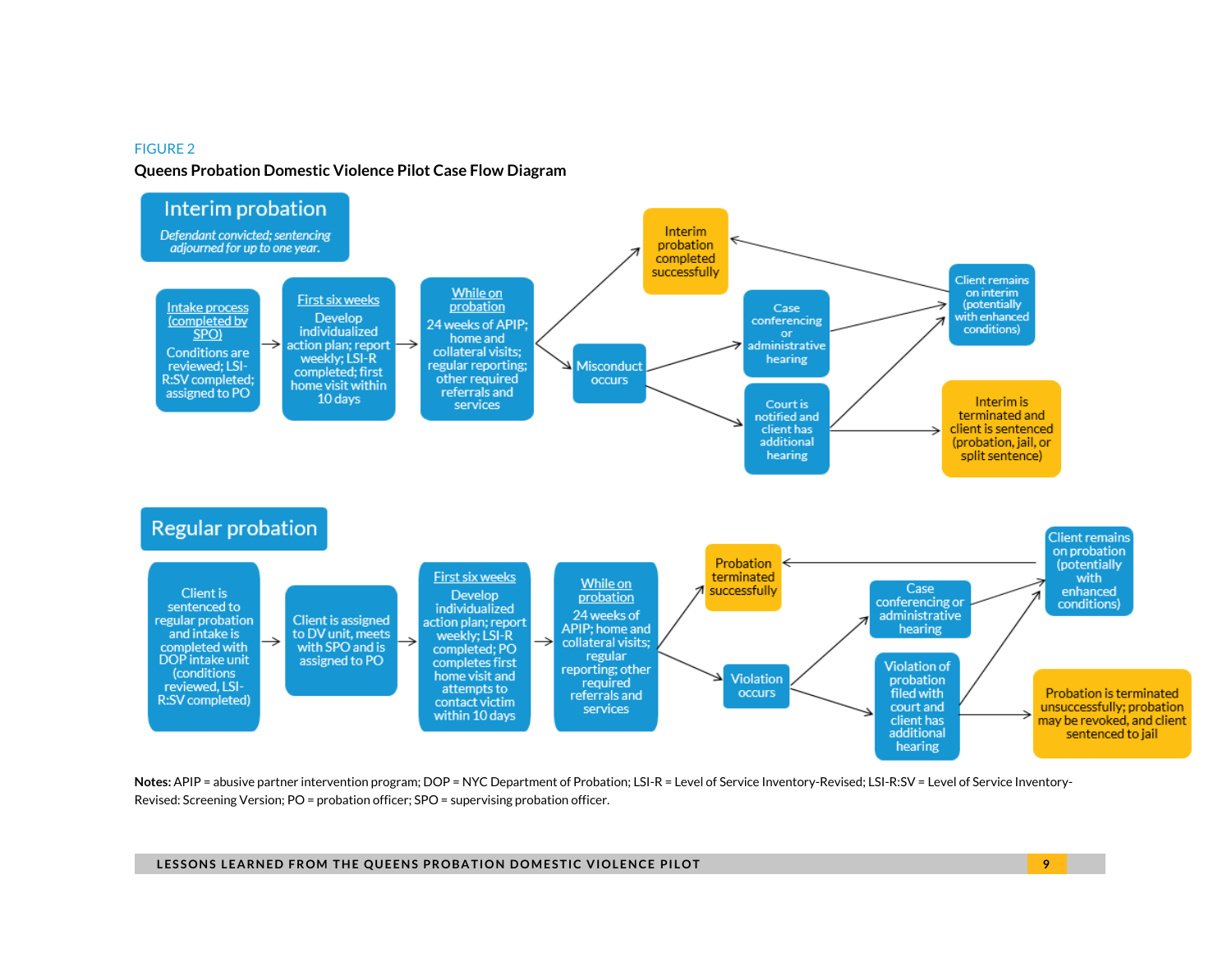### **Program Reach: Characteristics of Pilot Participants**

A DOP analysis of court data indicates that between mid-December 2017 and early April 2019, 256 defendants whose cases were heard in AP4 were offered interim probation. Among these, 175 (68 percent) did not enter the pilot, typically because the defense counsel rejected the offer. The remaining 81 defendants (32 percent) who were offered interim probation ultimately entered the pilot. During this period, an additional 20 cases with sentences to regular probation were also assigned to the pilot, yielding **101 participants** during the evaluation period. Data show that 99 of these 101 participants (roughly 98 percent) were male, and the majority were African American (45 participants, or 45 percent) or Hispanic (29 participants, or 29 percent). The vast majority (68 participants, or 67 percent) were convicted of a misdemeanor DV offense, and a substantial share (29 participants, or 29 percent) were convicted of a felony DV offense. Four participants (nearly 4 percent) enrolled in the program after a probation violation. 12

### **Use of DV Risk Assessment**

Again, two DOP court liaison officers work in AP4 court and complete ODARA for every potential participant with a DV assault charge.<sup>13</sup> ODARA was developed to identify the risk of future assaults against intimate partners, and its developers state that it can be used in policing, victim support services, health care, and corrections (Hilton, Harris, and Rice 2010). However, pilot stakeholders have found it difficult to obtain all the information needed to properly score the tool; in particular, DOP typically faced challenges accessing domestic incident reports with victim information.

As of the end of the evaluation period (spring 2019), ODARA was not being used to determine participant eligibility, to guide POs' work changing clients' attitudes and behavior based on participants' risk levels, or to inform the caseload of POs assigned to the pilot. Refinements to ODARA implementation were also slowed by the anticipated implementation of a new tool, the Domestic Violence Screening Instrument-Revised (Messing and Thaller 2014). Regardless of which tool is used, addressing the challenges DOP is having obtaining data will strengthen the use of risk assessments.

### **Abusive Partner Intervention Programs and Service Referrals**

Participation in a 24-week APIP group is a primary requirement of the pilot. There are numerous APIP providers throughout New York; the two primary providers for pilot participants are DOP's in-house Q group and a private, city-sponsored provider. The Q group is a 24-week program that is free for pilot participants. The hour-long meetings are offered two times per week (participants attend one of the two), and are facilitated by two POs, one male and one female. Lessons were created using materials from the curricula used by the Domestic Abuse Intervention Programs in Duluth, Minnesota, Men Stopping Violence, and West Virginia's batterer intervention program. Facilitators also use videos and other materials to assist in educating and guiding discussions. During the meetings, participants are encouraged to challenge each other and offer personal experiences in reaction to the curriculum material. Attendance is recorded and stored in the DOP data management system.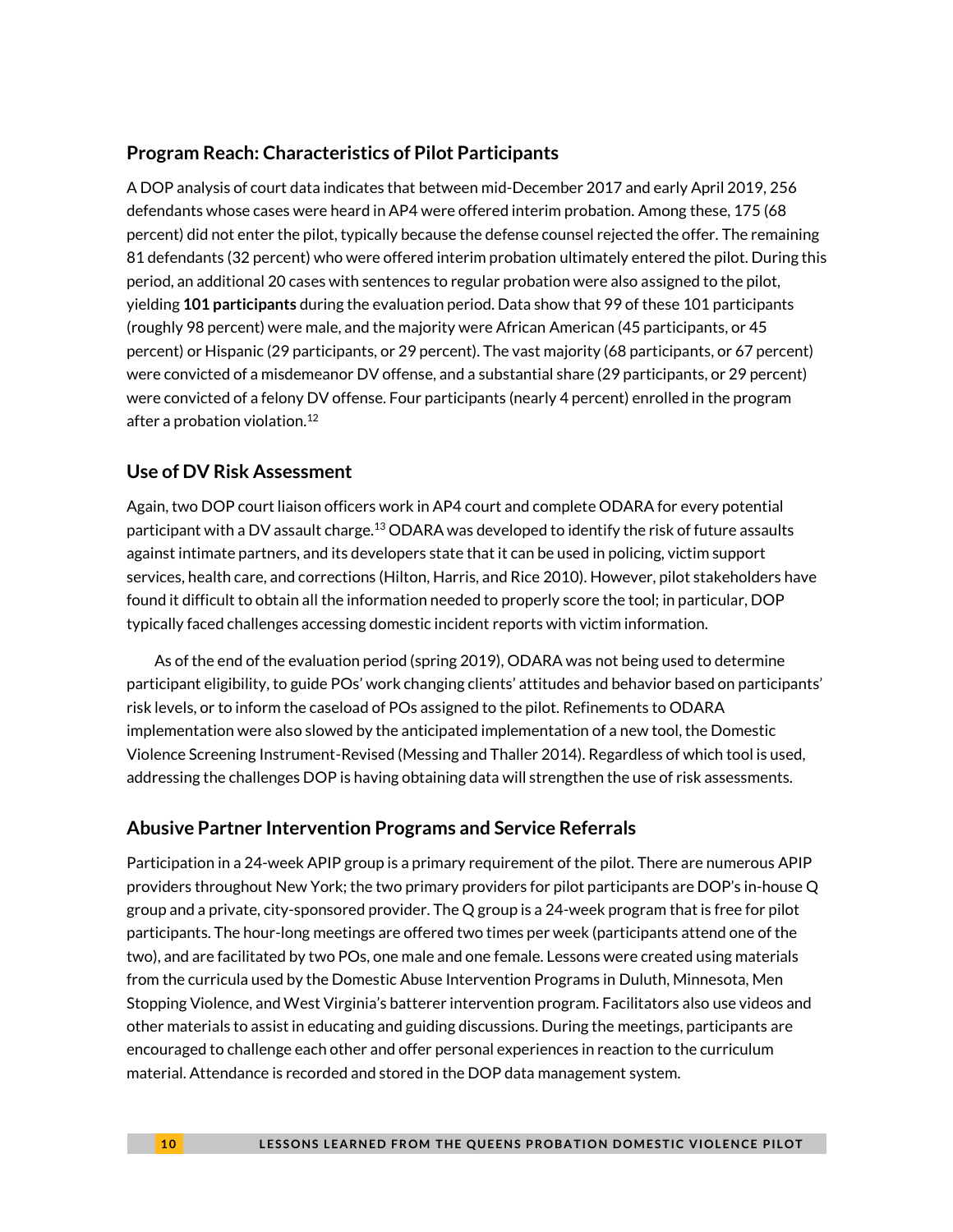Clients enrolled in the private APIP in Queens are required to attend either 24 or 52 sessions, depending on their individual needs. Participants attend one hour-long session per week, and sessions are held in the evenings and offered at various times. A \$25 fee is charged per session, although fees can be adjusted on a need-based sliding scale. Each group has one facilitator, and the program uses the Duluth curriculum. Clients are encouraged to share and discuss with others during sessions. Staff provide monthly reports to POs about clients' progress in the program.

# **Victim Contacts**

As part of the pilot, DOP staff, in collaboration with QFJC, attempt to make contact with victims. Probation officers reach out to victims primarily via phone calls and/or e-mails to provide them with referrals to community services, including the NYC Family Justice Centers, Safe Horizon, and the New York City Domestic Violence Hotline. The supervising PO also keeps victims notified of pilot participants' status, including orders of protection and upcoming court dates. From December 2017 to April 2019, DOP contacted victims for 85 percent of participants. It made 225 contact attempts in total during this period; for the vast majority of participants, one or two victim contacts were made, but in a handful of cases, as many as seven or nine contacts were made.

# Lessons Learned: Interim Progress

After 16 months of implementation, the QPDV Pilot has made considerable progress; however, as is common for new programs, there are areas it can refine. The lessons pilot stakeholders have learned can inform policymakers and practitioners in New York and other jurisdictions seeking innovative strategies to address DV.

*Program uptake was slow to start but eventually increased.* During the program's initial months, key stakeholders—including some prosecutors and defense attorneys—were unsure what the pilot entailed. This concern was most pronounced in regard to interim probation, which had never been available in Queens Criminal Court. However, by the fourth month of implementation, offers for interim probation had substantially increased, as stakeholders grew more familiar with the model. By the program's 16th month, 256 offers of interim probation had been made, and of those, roughly 32 percent (81 offers) were accepted. In the remaining cases, offers were not accepted for various reasons, typically because the defense counsel rejected the offer.

*Participants benefited from the program.* Focus groups, interviews, and survey data show that most stakeholders and participants report that the pilot has benefited participants. Stakeholders and participants particularly emphasized its success in offering individualized responses to defendants. Participants we spoke with also generally felt that the pilot's resources and service referrals were helpful; they were particularly satisfied with the job referrals, classes for obtaining their driver's licenses, and public transportation fare cards. Participants also appreciated the relationships they had built with their POs, and felt a sense of pride when POs acknowledged their progress in reports to the court.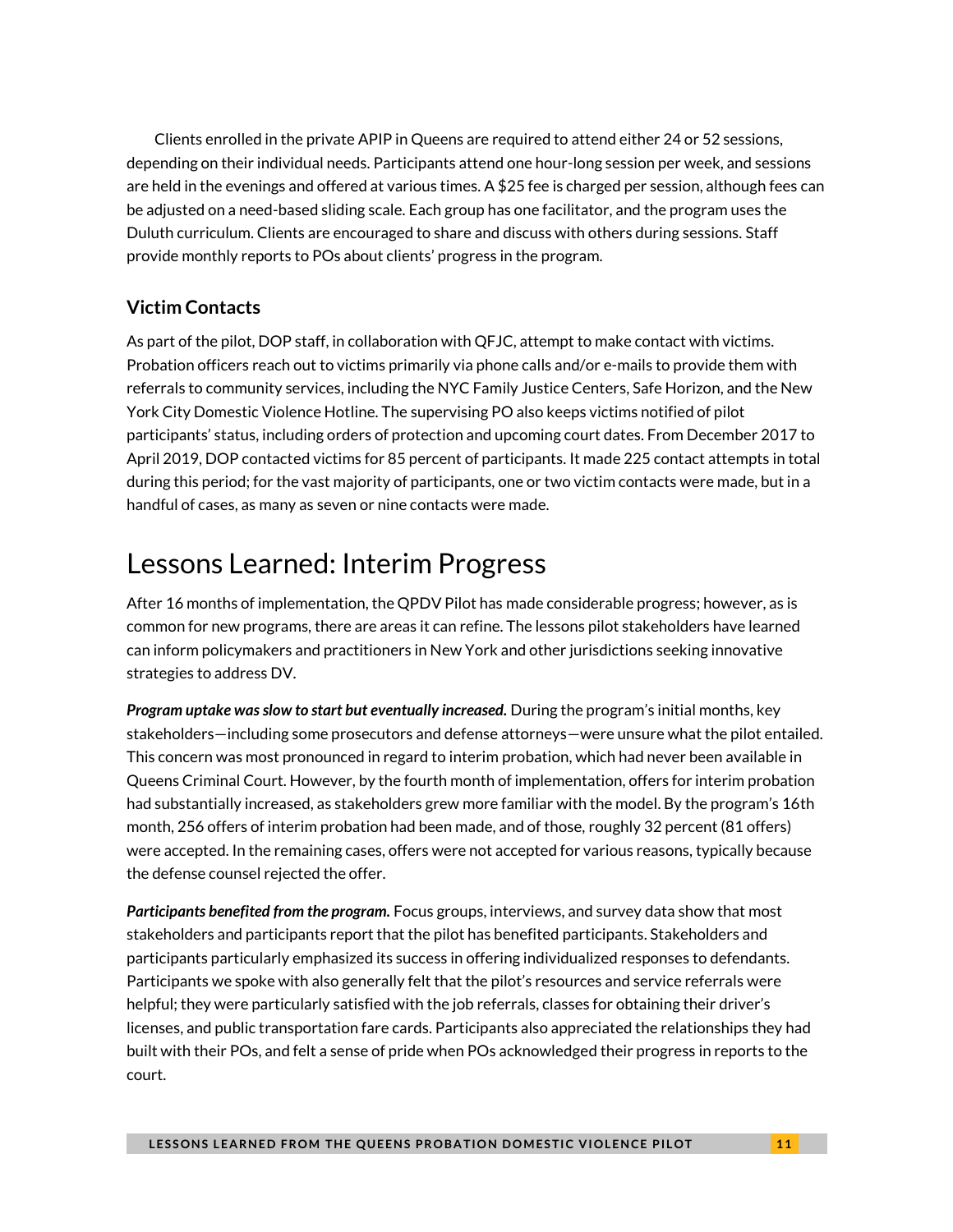*Many stakeholders are invested in the program.* Although there are certainly concerns and reservations, the majority of stakeholders we interviewed and surveyed saw the pilot as a step forward. Launching the program has required strong DOP commitment and partner agency leadership. Program partners have made efforts to innovate and refine the model, such as by hiring a program coordinator to increase staff training opportunities and victim engagement, developing a fee-free APIP option, and planning to implement a new DV risk assessment tool (the Domestic Violence Screening Instrument-Revised) that aligns with the types of information available to POs.

*Participants' preliminary outcomes are mixed.* Although quantitative data are too limited to draw any strong conclusion at this time, DOP data were available for the 39 participants who had completed the program by April 3, 2019 (the remaining 62 had not yet completed it). Among those 39, outcomes varied: roughly 26 percent (10 participants) received a conditional discharge, meaning they avoided a harsher sentence or additional probation time. Roughly 28 percent (11 participants) are pending, so we cannot make a determination about their outcomes. Moreover, two interim cases received a sentence to probation (ranging from two to three years), which is an expected outcome for completed interim probation cases. One interim case was sentenced to jail and probation (six months of jail followed by five years of probation), and an additional 14 of the 39 (36 percent) received a jail sentence of 3 to 12 months. Future research on the pilot should examine these types of cases in more detail to determine what led to a jail sentence.

Regarding initial measures of recidivism, DOP analysis of Division of Criminal Justice Services data indicates that within six months of enrolling in the program, roughly 32 percent of participants were rearrested for any reason,<sup>14</sup> and roughly 21 percent were rearrested for a DV-related crime. Importantly, these findings are limited because of a lack of conviction data; however, they do suggest that the participant rearrest rate is not dramatically higher than the rearrest rate among people on probation for any reason in New York, which is roughly 29 percent during the one-year period after sentencing.<sup>15</sup> We would need more data to draw a strong conclusion here, because we were unable to assess participants' one-year rearrest rates and because conviction data were unavailable. In sum, the sentencing outcomes of participants exiting the program have varied substantially, but data are not robust enough for us to determine whether this pattern is representative of the full participant group. Additional data and analyses are also needed to more conclusively assess participant recidivism.

### **Continuing Challenges**

*The pilot model can be clarified.* In particular, it is unclear whether the pilot will determine who its target population is—that is, defendants at lower or higher risk levels. Stakeholders with different positions in the criminal justice system expressed confusion and strikingly different opinions about who was best suited to participate in the pilot. For example, some defense attorneys tended to characterize the pilot as a good alternative to jail for high-risk defendants, whereas some proponents of victim rights—such as victim service provider staff—characterized it as suitable only for low-risk defendants. The pilot would benefit if leadership refined this element through additional data analysis (to see whether its outcomes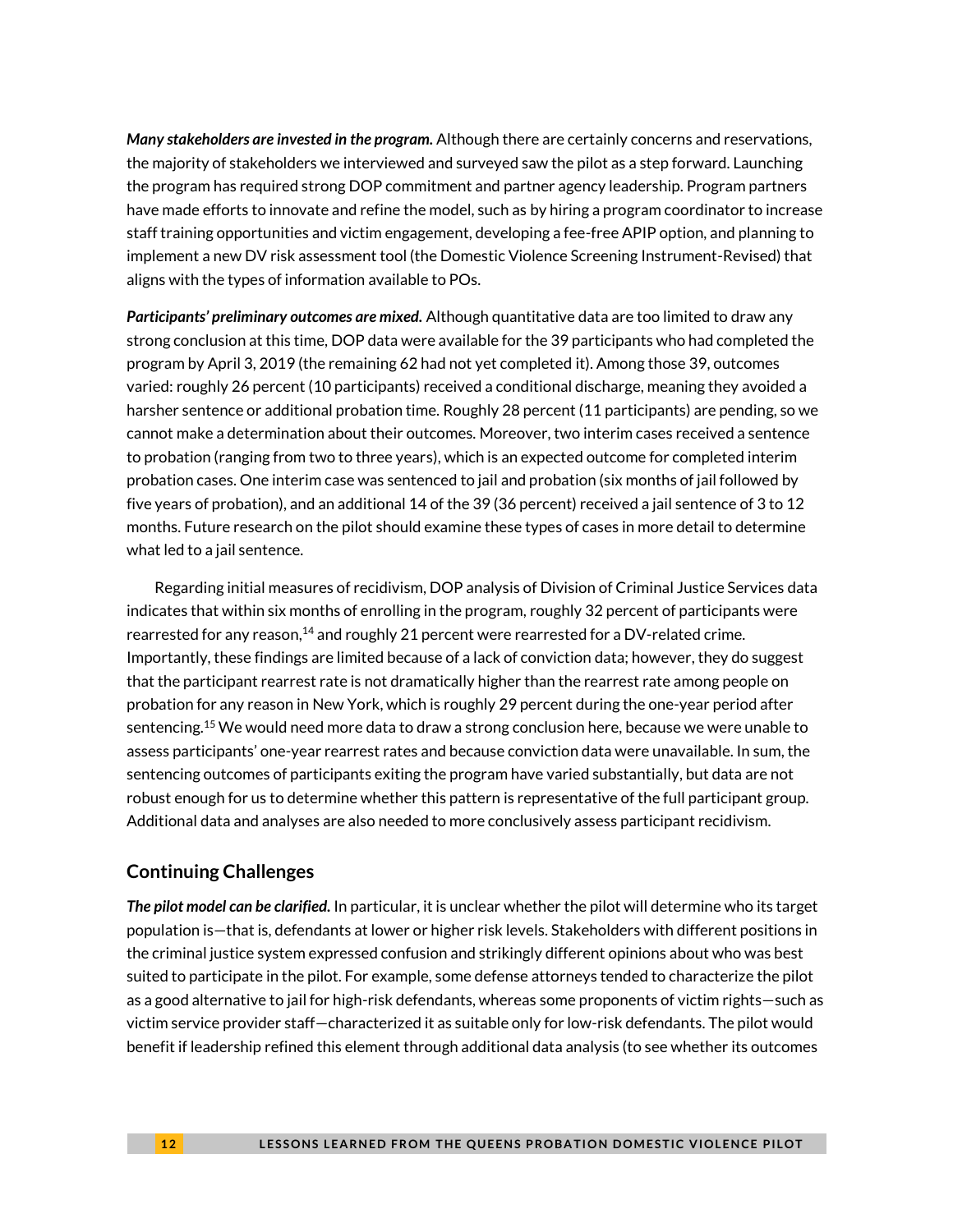vary by participant risk level), holding conversations with stakeholders, and disseminating information on any adjustments.

*Some stakeholders had concerns about participants' ability to succeed in the program.* Through surveys and interviews, some stakeholders identified challenges that might be keeping participants from successfully engaging in and completing the pilot. These primarily involved participants' ability to comply with probation conditions and the possibility of receiving a jail sentence. These concerns were most pronounced among some defense attorneys, who are charged with representing their clients' interests. The other primary concern involved clients' ability to successfully engage with and complete the program, particularly clients whose circumstances might make compliance challenging.

#### FIGURE 3

### **Top Six Challenges That Survey Respondents Thought Might Keep Participants from Successfully Engaging in and Completing the Pilot**



**Source:** Urban stakeholder survey.

**Notes:** N = 27. Survey respondents were able to select one or more values, so percentages add up to more than 100.

*Victim engagement and information sharing can be improved.* Because victim safety is an essential aspect of DV probation programs (Bledsoe et al. 2006; Johnson 2001; Klein et al. 2008), victim engagement is one of the pilot's objectives. Supervising POs and POs work with QFJC and reach out to victims to provide them with information and connect them to resources. Although victim engagement has been incorporated into the pilot, some stakeholders were unaware that DOP's pilot protocols include victim outreach, whereas others were aware but wanted victim contact to be more frequent and substantive. Though DOP's capacity to make victim contact can be enhanced, it is important to acknowledge that many criminal justice agencies designed to work with defendants often struggle to engage with victims (Duane and Vasquez-Noriega 2018). To the extent possible (while preserving victim confidentiality), victim service stakeholders should continue collaborating with DOP to identify new opportunities to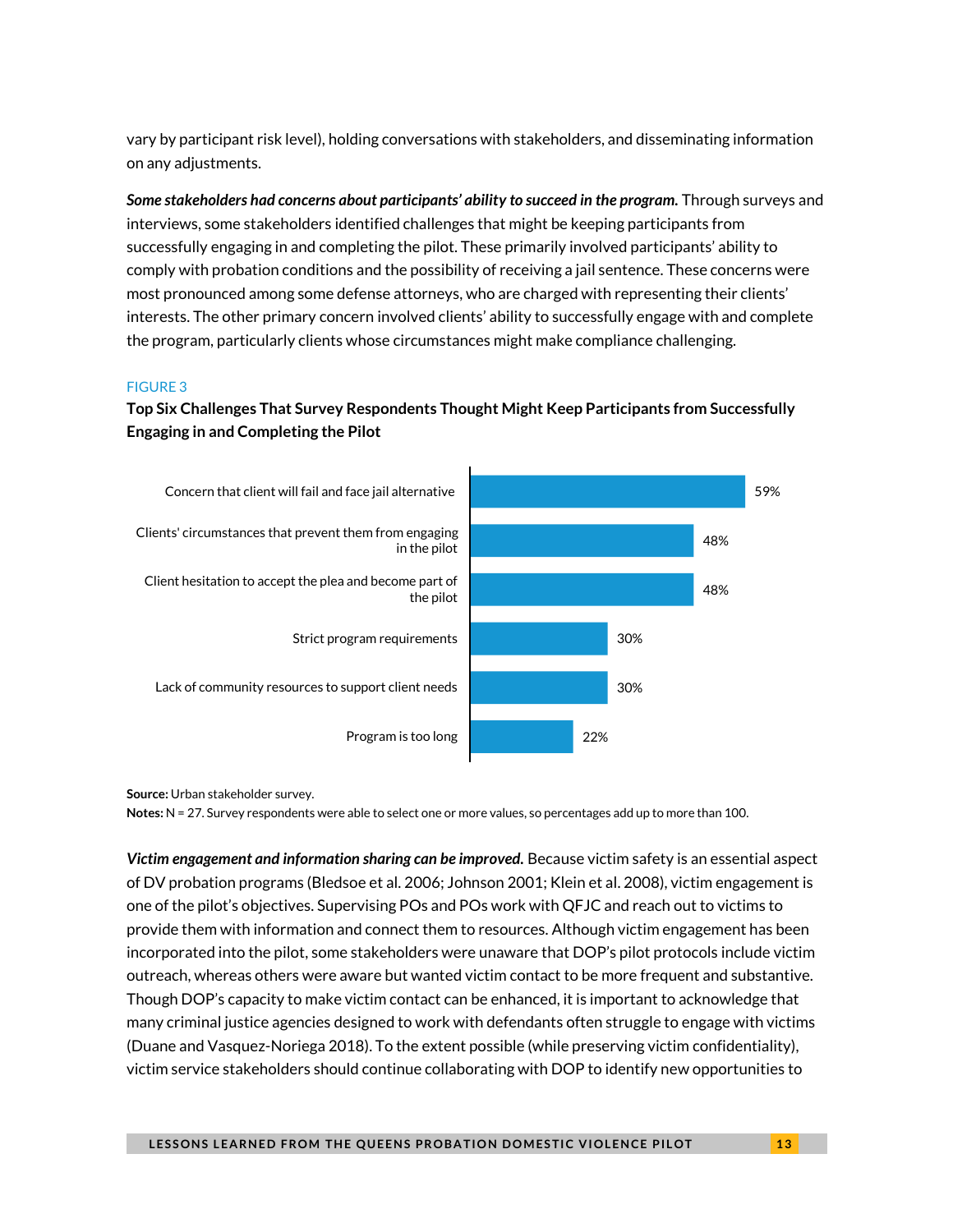coordinate in the interest of victim safety. Relatedly, stakeholders also repeatedly expressed that there have been challenges in sharing victim information (including contact information and domestic incident reports) between agencies. This impedes victim engagement and substantially limits the use of ODARA, which requires victim information from domestic incident reports.

*Clearer standards are needed for APIPs.* The pilot refers participants to various APIPs to ensure the timing and location are convenient for them. Although this practice is laudable, it has made it more difficult to establish uniform standards. Standards should be instituted for curricula, facilitator training, and monitoring of implementation fidelity to ensure all participants are set up to succeed. Relatedly, in some cases, the AP4 judge assigned participants to anger management classes as a substitute for APIPs. However, this approach is not supported by research evidence, which shows that anger management is not an effective response to DV. Program stakeholders should push against this practice to ensure participants receive programming that targets DV behaviors.

# Recommendations

Findings from Urban's formative evaluation indicate that the QPDV Pilot offers a promising strategy for working with people who use DV, in a community supervision context. Drawing on the lessons learned from the pilot, we offer the following recommendations for criminal justice policymakers and practitioners in New York and other jurisdictions across the US interested in implementing similar programming to address intimate partner violence:

- <sup>◼</sup> **Build and maintain communication channels** for interagency collaboration and information sharing, and ensure that representatives from across the criminal justice and victim service systems are involved and disseminate key information to their respective agencies. This is essential to ensure buy-in from key stakeholders and to effectively implement a new program.
- <sup>◼</sup> Develop and/or refine a **well-defined program model** that describes key objectives, how evidence-based practices will be employed, and what a typical participant's experience in the program will look like. As additional program and criminal justice outcome data become available, also consider defining a target population. Make sure stakeholders have access to documentation on the program and know who to contact with questions.
- <sup>◼</sup> **Invest resources in quality APIP services** for participants, and consider offering fee-free options for qualifying participants. Ensure program leadership receives information on various APIP providers' models and curriculums, and do not accept anger management classes as a substitute. Participant attendance at and engagement in APIPs should be closely monitored by POs and leadership in probation departments.
- Make use of a validated **DV risk assessment tool** that aligns with available resources and program needs. Before implementing a new tool, ensure it is feasible to consistently obtain the types of information the tool requires, train staff who will use it, and develop a plan for how participants' risk levels will correspond to their program requirements.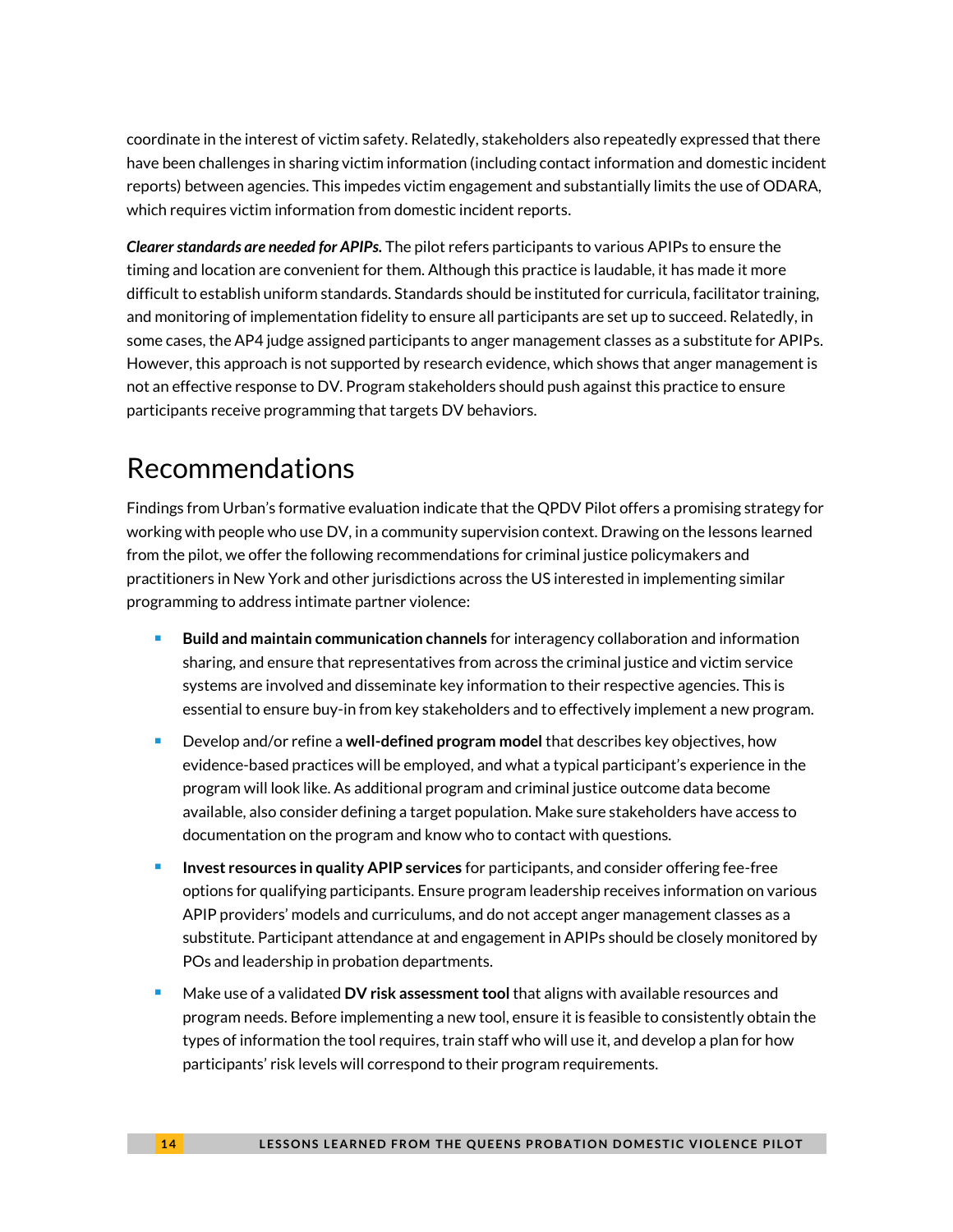- <sup>◼</sup> Inventory current data management practices, and, if applicable, **adopt new performance measures** that track key participant indicators. Such indicators could include misconducts, program completion, violations and recidivism, and program performance metrics including victim contact and engagement. Routinely share a summary of performance measures with partner agencies.
- <sup>◼</sup> To the extent possible, obtain detailed state-level criminal justice records for program participants, and consider pursuing **rigorous outcome evaluation** to assess whether the program is reducing recidivism and whether it is best suited for a particular target population (e.g., people at low risk or people at high risk of DV recidivism).

# Conclusion

In this brief, we have presented findings from a formative evaluation of the Queens Probation Domestic Violence Pilot's development, implementation, and preliminary participant outcomes, highlighting program partners' key successes and challenges. In the first 16 months, partners have developed and implemented a new and innovative approach to working with people who use DV in a community supervision context. Although program uptake was slow to start, it increased, and by spring 2019, 101 clients had been enrolled and connected to services, marking a fundamental shift in practice—in 2017, before the pilot launched, only 14 people were on probation for DV in Queens. Furthermore, the program model incorporates best practices, such as APIPs and risk assessment, and aims to offer clients tailored services to balance the need for accountability and supportive measures. Notably, program participants we spoke to reported positive experiences in the program, and benefited from the receipt of supportive services.

Launching the pilot required considerable effort from key program partners. However, now that it is fully operational and has a steady stream of clients, there is room to refine the program model and its implementation. In particular, stakeholders should determine in greater detail what type of clients the program should target. The implementation of key program components could also be strengthened, particularly around APIPs and DV risk assessment tools, both of which require comprehensive staff training and a coordinated approach among key partner agencies. Program leaders should further formalize a coordinated approach among key partners and engage stakeholders more broadly to improve communication and buy-in. Engaging victims associated with program participants should be prioritized.

Working with people who engage in DV is not easy: program partners must integrate efforts to hold them accountable while providing them with support and ensuring victim safety. Program partners have made great strides in establishing the pilot while remaining open to new strategies to improving the program. The lessons learned, challenges, and recommendations detailed in this brief provide a roadmap that New York can use as QPDV partners seek to refine and potentially expand the program.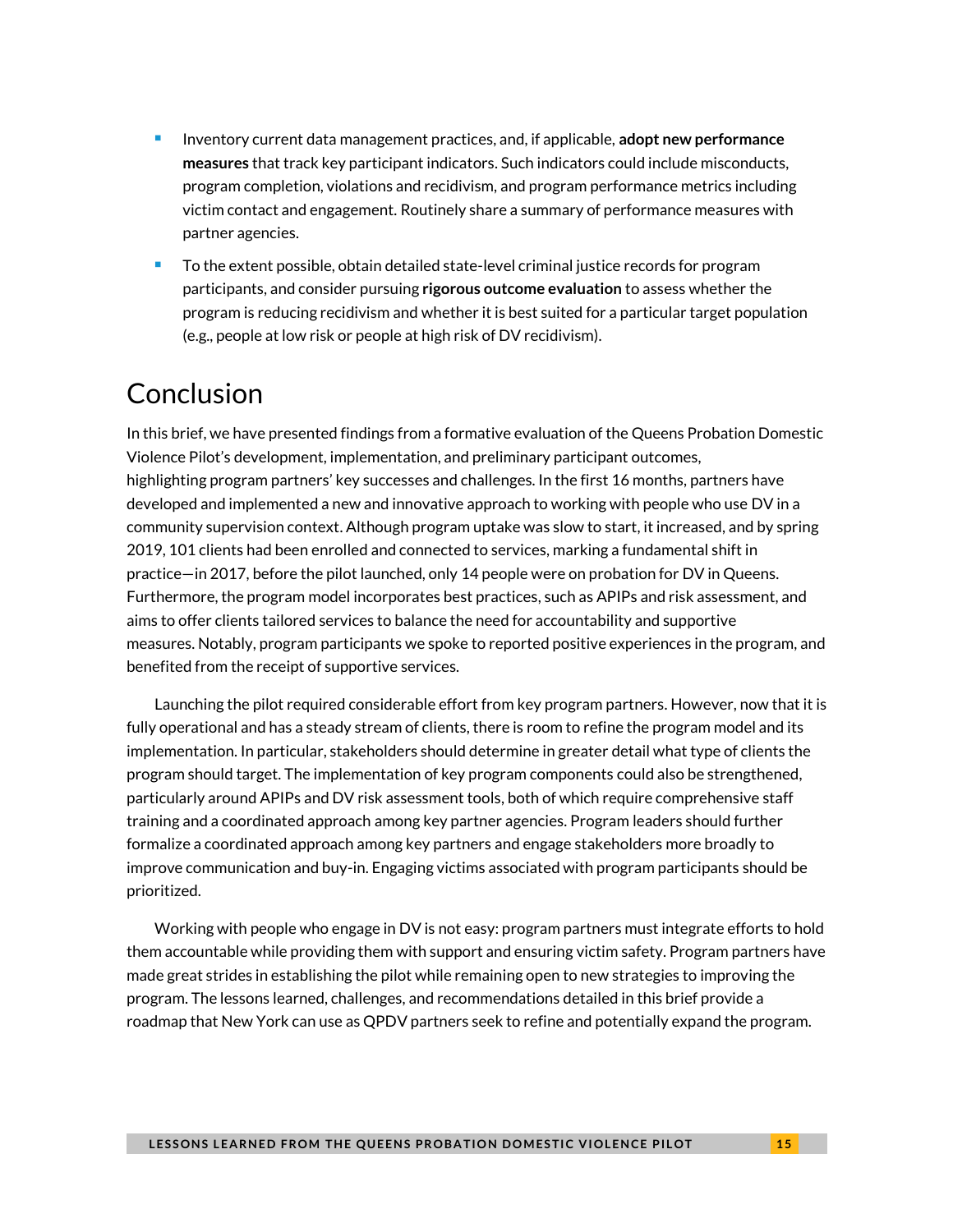# **Notes**

- $1$  Although the court sees domestic violence cases, stakeholder interviews indicated that most cases seen in the Queens Criminal Court domestic violence part (AP4) are intimate partner violence (IPV) cases. Domestic violence is defined as the physical, sexual, and/or emotional maltreatment of one family member by another (APA 1996). Although the term DV is often used interchangeably with the term IPV, DV is a broader category: it typically includes all forms of family violence, such as elder abuse, child abuse, and violence between intimate partners (IPV); IPV refers to acts of physical, sexual, and/or emotional aggression between intimate partners in particular (se[e https://www.cdc.gov/violenceprevention/intimatepartnerviolence/\)](https://www.cdc.gov/violenceprevention/intimatepartnerviolence/). With these distinctions in mind, throughout the brief, we use the term DV when discussing the pilot program, to match terminology used by the court and DOP. In the literature review section, we use the term IPV if that appropriately characterizes the content of a study.
- $2$  Interim probation is a postconviction, presentencing option, in which the court adjourns sentencing for up to one year.
- $3$  Note that "BIP" is used in this literature review section, because this is the term used in most research. However, the term APIP (abusive partner intervention program) is preferred in NYC and by the pilot, and is therefore used throughout the remainder of this brief.
- <sup>4</sup> See Aaron and Beaulaurier (2016), Miller, Drake, and Nafziger (2013), Smedslund and coauthors (2007), Stewart, Flight, and Slavin-Stewart (2013), and Visher and coauthors (2008).
- $5$  The four DV risk assessment instruments with the highest average predictive validity, or the greatest accuracy in predicting reassault, severe reassault, or homicide are the Danger Assessment, the Spousal Assault Risk Assessment, the Ontario Domestic Assault Risk Assessment, and the Domestic Violence Screening Inventory (Messing and Thaller 2014).
- <sup>6</sup> Although risk factors might help predict risk of repeated DV, it would be problematic to interpret them as *causes* of DV. It is important to underscore that risk factors like economic disadvantage should be interpreted with caution, and only in combination with other information. It is very difficult, in observational studies common in social science research, to untangle a person's or household's economic status from environmental or community-level factors that put people at higher risk of using DV, of being arrested for DV, or of becoming victims.
- $\mathrm{^{7}}\;$  "Batterer Intervention Programs Have Mixed Results," National Institute of Justice, October 9, 2019, [https://nij.ojp.gov/topics/articles/batterer-intervention-programs-have-mixed-results.](https://nij.ojp.gov/topics/articles/batterer-intervention-programs-have-mixed-results)
- <sup>8</sup> See Bennett and coauthors (2007), Gondolf (2000, 2005), Hart and Klein (2013), and Westmarland and Kelly (2013).
- $9$  ENDGBV was previously called the Mayor's Office to Combat Domestic Violence. The name was changed in 2018.
- $^{10} \,$  "Assault" here refers to physical contact with a victim, or credible threat of death with a weapon in hand in the presence of a victim.
- $11$  A conditional discharge is a sentence in which the defendant is discharged and must comply with a set of conditions (e.g., restitution, no additional arrests). A split sentence occurs when the defendant is placed on probation for a period of time after serving a portion of the time in jail or prison.
- $12$  When a person violates the terms of their probation, the judge can (depending on the circumstances and severity of the violation) modify the terms of the probation and introduce new requirements.
- $^{13}$  "Assault" here refers to physical contact with the victim, or credible threat of death with a weapon in hand in the presence of a victim.
- $14$  It is important to acknowledge the limitations inherent to arrest data, particularly when no conviction data are available. Arrest data are an imperfect measure of criminal behavior—arrests could be a reflection of individual behavior, or of circumstances outside a person's control (including neighborhood and/or racial profiling and police behavior), or some combination of those factors (Kirk 2006; Thornberry and Krohn 2002).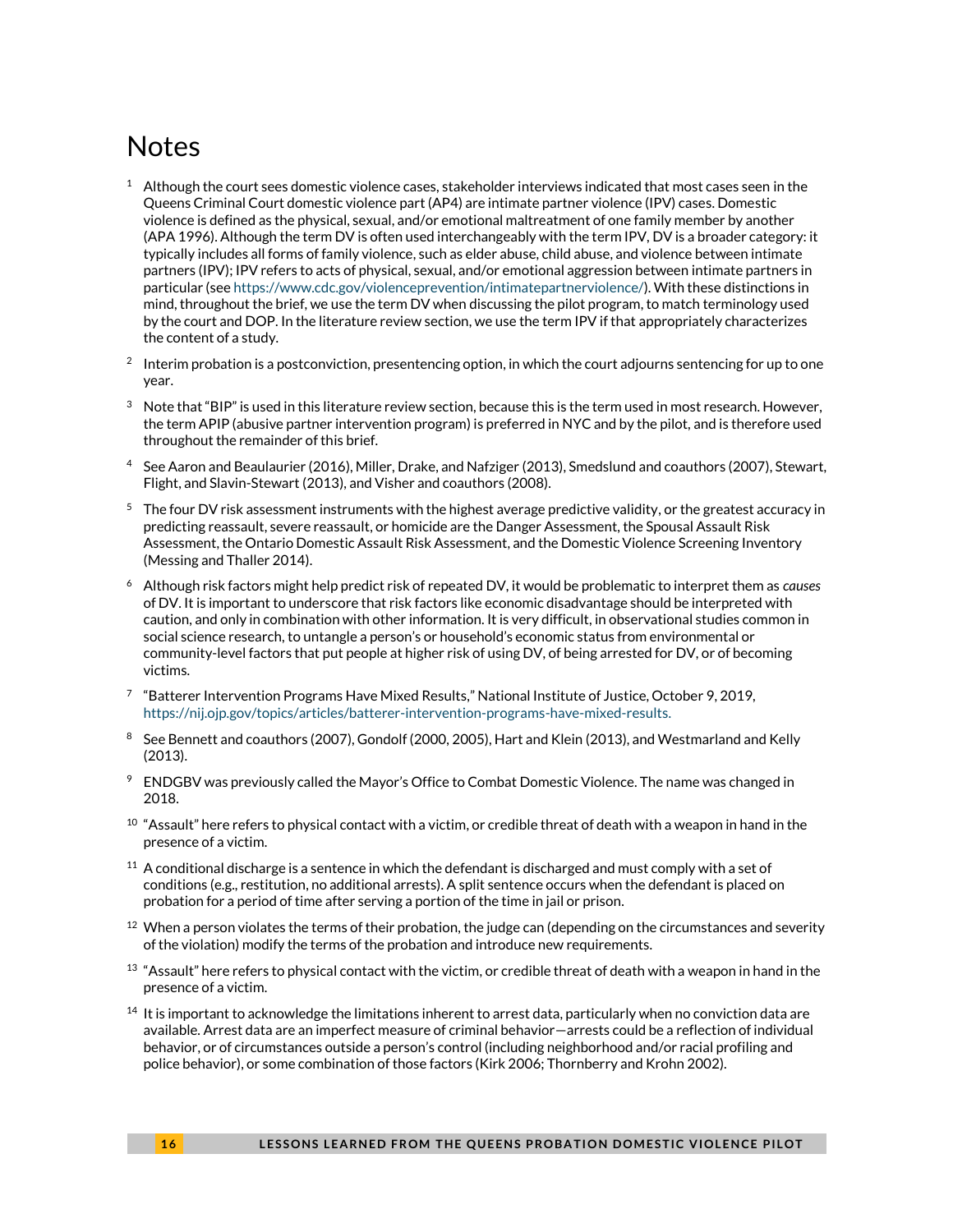<sup>15</sup> "Recidivism for Individuals Sentenced to Probation," Division of Criminal Justice Services, accessed June 11, 2020[, https://www.criminaljustice.ny.gov/crimnet/ojsa/recidivism/index.htm.](https://www.criminaljustice.ny.gov/crimnet/ojsa/recidivism/index.htm) 

# References

- Aaron, S. M., and R. L. Beaulaurier. 2016. "The Need for New Emphasis on Batterers Intervention Programs." *Trauma, Violence, & Abuse* 18 (4): 425–32.
- APA (American Psychological Association). 1996. *Violence and the Family: Report of the APA Presidential Task Force on Violence and the Family*. Washington, DC: American Psychological Association.
- Babcock, J., N. Armenti, C. Cannon, K. Lauve-Moon, F. Buttell, R. Ferreira, A. Cantos, J. Hamel, D. Kelly, C. Jordan, and P. Lehmann. 2016. "Domestic Violence Perpetrator Programs: A Proposal for Evidence-Based Standards in the United States." *Partner Abuse* 7 (4): 355–460.
- Bennett, L. W., C. Stoops, C. Call, and H. Flett. 2007. "Program Completion and Re-Arrest in a Batterer Intervention System." *Research on Social Work Practice* 17 (1): 42–54.
- Bledsoe, L. K., B. K. Sar, and A. P. Barbee. 2006. "Impact of Coordinated Response to Intimate Partner Violence on Offender Accountability." *Journal of Aggression, Maltreatment & Trauma* 13 (1): 109–29.
- Casey, M., J. Elek, R. Warren, F. Cheesman, M. Kleiman, and B. Ostrom. 2014*. Offender Risk and Needs Assessment: A Primer for Courts*. Williamsburg, VA: Center for Sentencing Initiatives.
- Duane, M., and C. Vasquez-Noriega. 2018. "Pretrial Strategy for Handling Intimate Partner Violence Cases." Washington, DC: Urban Institute.
- ENDGBV (NYC Mayor's Office to End Domestic and Gender-Based Violence). 2017. *NYC Domestic Violence Task Force: 2017 Goals and Recommendations*. New York: ENDGBV.
- ———. 2018a. "2018 Domestic Violence Fact Sheet." New York: ENDGBV.
- ———. 2018b. *2018 Intimate Partner Violence Snapshots*. New York: ENDGBV.
- Feder, L., and D. Wilson. 2005. "A Meta-Analytic Review of Court Mandated Batterer Intervention Programs: Can Courts Affect Abusers' Behavior?" *Journal of Experimental Criminology* 1: 239–62.
- Ferraro, K. J. 2017. *Current Research on Batterer Intervention Programs and Implications for Policy*. Minneapolis: Battered Women's Justice Project.
- Gondolf, E. W. 2000. "A 30-Month Follow-Up of Court-Referred Batterers in Four Cities." *International Journal of Offender Therapy and Comparative Criminology* 44 (1): 111–28.
- ———. 2005. *Culturally-Focused Batterer Counseling for African-American Men Final Report*. Indiana, PA: Indiana University of Pennsylvania, Mid-Atlantic Addiction Training Institute.
- Hart, B. J., and A. F. Klein. 2013. *Practical Implications of Current Intimate Partner Violence Research for Victim Advocates and Service Providers*. Washington, DC: Office of Justice Programs, National Institute of Justice, National Criminal Justice Reference Service.
- Heckert, D. A., and E. W. Gondolf. 2004. "Battered Women's Perceptions of Risk versus Risk Factors and Instruments in Predicting Repeat Reassault*." Journal of Interpersonal Violence* 19 (7): 778–800.
- Hilton, N. Z., and A. W. Eke. 2017. "Assessing Risk of Intimate Partner Violence." Springer Publishing Company. In *Assessing Dangerousness: Domestic Violence Offenders and Child Abusers*, edited by J. C. Campbell and J. T. Messing, 139–78. New York: Springer.
- Hilton, N. Z., G. T. Harris, and M. E. Rice. 2010. *Risk Assessment for Domestically Violent Men: Tools for Criminal Justice, Offender Intervention, and Victim Services*. Washington, DC: American Psychological Association.
- IBH (Institute for Behavior and Health, Inc). 2015. *State of the Art of HOPE Probation*. Rockville, MD: IBH.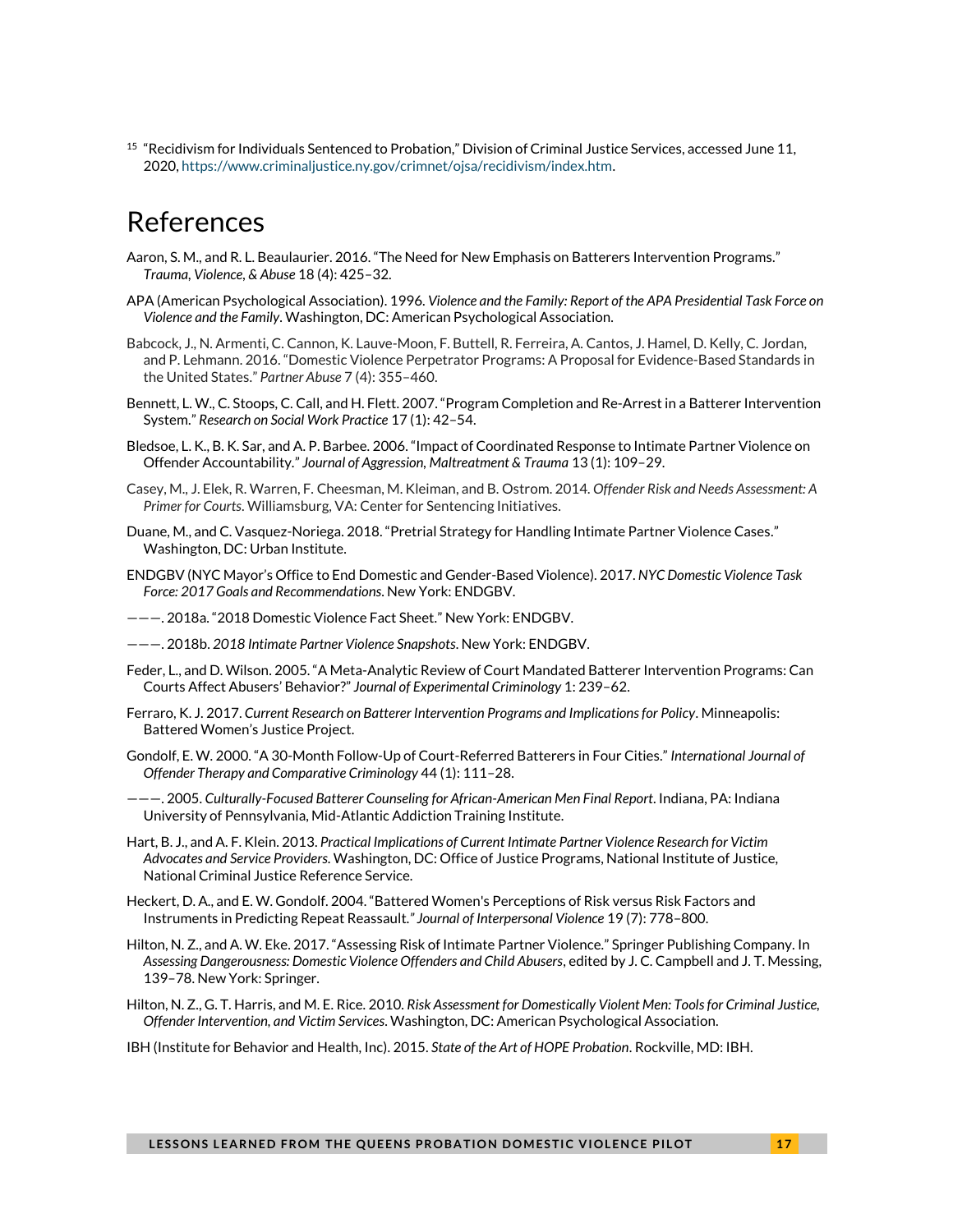Jackson, S. L., L. Feder, D. R. Forde, R. C. Davis, C. D. Maxwell, and B. G. Taylor. 2003. "Batterer Intervention Programs: Where Do We Go from Here?" Washington, DC: US Department of Justice, Office of Justice Programs, National Institute of Justice.

Johnson, Richard R. 2001. "Intensive Probation for Domestic Violence Offenders." *Federal Probation* 65 (3): 36–39.

- Kirk, D. S. 2006. "Examining the Divergence across Self-Report and Official Data Sources on Inferences about the Adolescent Life-Course of Crime." *Journal of Quantitative Criminology* 22 (2): 107–29.
- Klein, A. R. 2015. *Practical Implications of Current Domestic Violence Research for Probation Officers and Administrators*. Minneapolis: Battered Women's Justice Project.
- Klein, A. R., D. Wilson, A. H. Crowe, and M. DeMichele. 2008. "Evaluation of the Rhode Island Probation Specialized Domestic Violence Supervision Unit." Woodland Hills, CA: BOTEC Analysis Corporation, and Lexington, KY: American Probation and Parole Association.
- Labriola, M., M. Rempel, and R. C. Davis. 2005. *Testing the Effectiveness of Batterer Programs and Judicial Monitoring: Results from a Randomized Trial*. New York: Center for Court Innovation.
- Messing, J., and J. Thaller. 2014. "Intimate Partner Violence Risk Assessment: A Primer for Social Workers." *British Journal of Social Work* 45 (6): 1,804–20.
- Messing, J. T., J. Campbell, J. Sullivan Wilson, S. Brown, and B. Patchell. 2017. "The Lethality Screen: The Predictive Validity of an Intimate Partner Violence Risk Assessment for Use by First Responders." *Journal of Interpersonal Violence* 32 (2): 205–26.
- Miller, M., E. Drake, and M. Nafziger. 2013. *What Works to Reduce Recidivism by Domestic Violence Offenders?*  Olympia, WA: Washington State Institute for Public Policy.
- Roehl, J., C. O'Sullivan, C. Webster, and J. Campbell. 2005. *Intimate Partner Violence Risk Assessment Validation Study: The RAVE Study Practitioner Summary and Recommendations: Validation of Tools for Assessing Risk from Violent Intimate Partners*. New York: Safe Horizon, Baltimore: Johns Hopkins University, and Pacific Grove, CA: Justice Research Center.
- Royse, D., B. Thyer, and D. Padgett. 2014. *Program Evaluation: An Introduction to an Evidence-Based Approach*, 6th ed. Boston: Cengage Learning.
- Schlueter, Max, P. Wicklund, R. Adler, J. Owen, and T. Halvorsen. 2011. Bennington County Integrated Domestic Violence Docket Project: Outcome Evaluation. Northfield Falls: Vermont Center for Justice Research.
- Smedslund, G., T. K. Dalsbø, A. Winsvold, A. Steiro, and J. Clench-Aas. 2007. "Cognitive Behavioural Therapy for Men Who Physically Abuse Their Female Partner." *Cochrane Database of Systematic Reviews* (2).
- Stewart, L., J. Flight, and C. Slavin-Stewart. 2013. "Applying Effective Corrections Principles (RNR) to Partner Abuse Interventions." *Partner Abuse 4* (4): 494–534.
- Thornberry, T. P., and Marvin D. Krohn. 2002. "Comparison of Self-Report and Official Data for Measuring Crime." In *Measurement Problems in Criminal Justice Research: Workshop Summary*, edited by J.V. Pepper and C. V. Petrie, 43–94. Washington, DC: National Academies Press.
- Visher, C. A., A. Harrell, L. Newmark, and J. Yahner. 2008. "Reducing Intimate Partner Violence: An Evaluation of a Comprehensive Justice System‐Community Collaboration." *Criminology & Public Policy* 7 (4): 495–523.
- Ward-Lasher, A., D. J. Sheridan, N. E. Glass, and J. T. Messing. 2017. "Prediction of Interpersonal Violence: An Introduction." In *Assessing Dangerousness: Domestic Violence Offenders and Child Abusers*, edited by J. C. Campbell and J. T. Messing, 1–32. New York: Springer Publishing Company.
- Waypoint (Waypoint Centre for Mental Health Care). 2016. "[ODARA 101: Bibliography.](http://www.waypointcentre.ca/UserFiles/Servers/Server_9960/File/Bibliography.pdf)" [Penetanguishene,](file:///D:/Users/zveshancey/AppData/Local/Box/Box%20Edit/Documents/+uEkSpBar0S7XxaU+7b5HQ==/Penetanguishene) CAN: Waypoint.
- Westmarland, N., and L. Kelly. 2013. "Why Extending Measurements of 'Success' in Domestic Violence Perpetrator Programmes Matters for Social Work." *British Journal of Social Work* 43 (6): 1,092–10.
- White, J. W., and H. C. Sienkiewicz. 2018. "Victim Empowerment, Safety, and Perpetrator Accountability through Collaboration: A Crisis to Transformation Conceptual Model." *Violence Against Women* 24 (14): 1,678–96.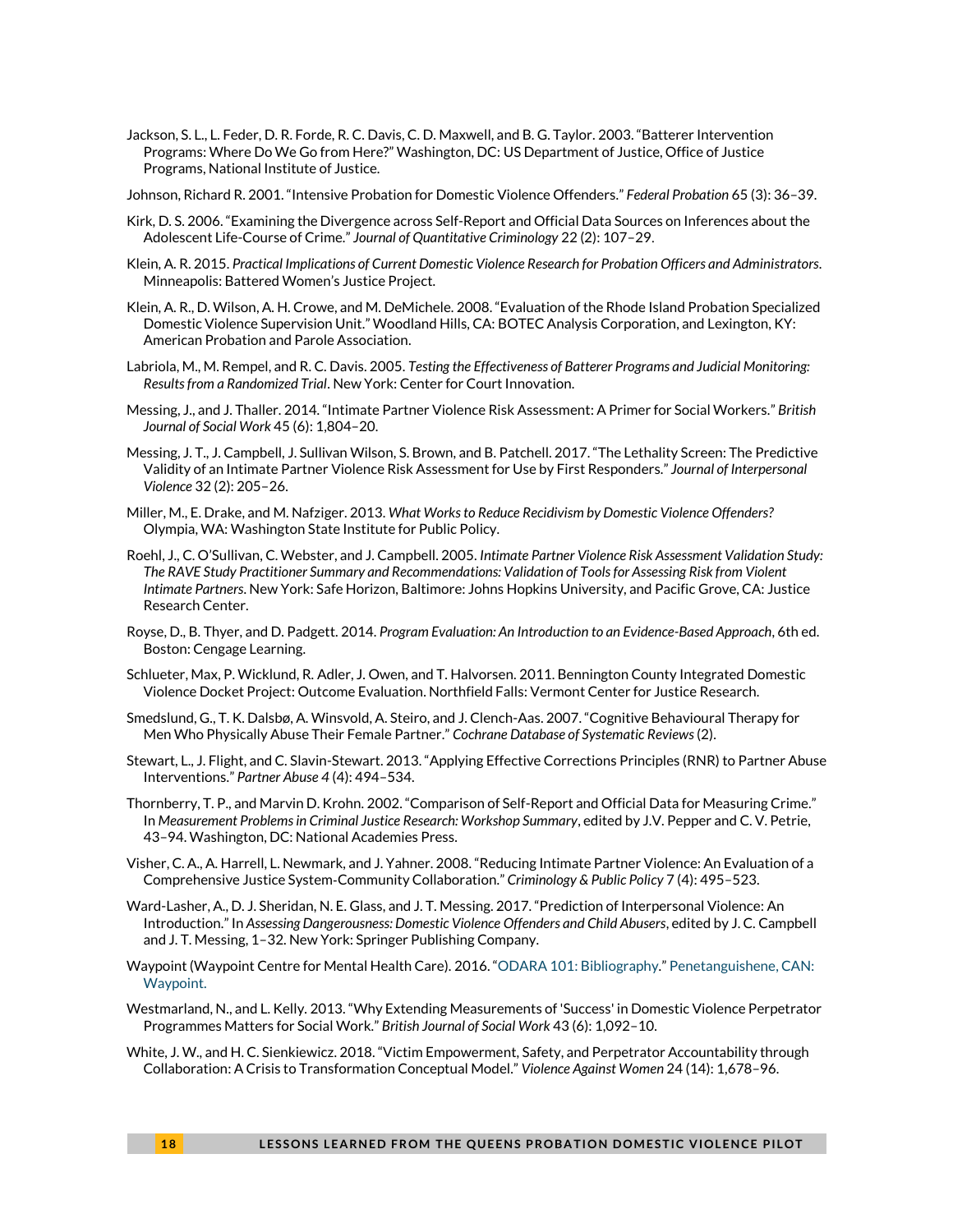- Willison, J. B., J. Jannetta, H. Dodd, R. S. Neusteter, K. Warwick, K. Greer, and A. Matthews. 2012. *Process and Systems Change Evaluation Findings from the Transition from Jail to Community Initiative*. Washington, DC: Urban Institute.
- Wodahl, E. J., B. Garland, S. E. Culhane, and W. P. McCarty. 2011. "Utilizing Behavioral Interventions to Improve Supervision Outcomes in Community-Based Corrections." *Criminal Justice and Behavior* 38 (4): 386–405.

# About the Authors

**Sara Bastomski** is a senior research associate in the Justice Policy Center at the Urban Institute, where she employs quantitative and qualitative methods to conduct research and evaluations in the areas of crime victimization, gender-based violence, and criminal justice reform.

**Erica Henderson** is a research analyst in the Justice Policy Center, where she works on projects related to juvenile justice and victimization. She has additional interests in reentry and recidivism reduction.

**Marina Duane** is a senior research associate in the Justice Policy Center, where she conducts research on multidisciplinary justice policies and provides technical assistance to local jurisdictions on implementing evidence-based practices and improving their policies.